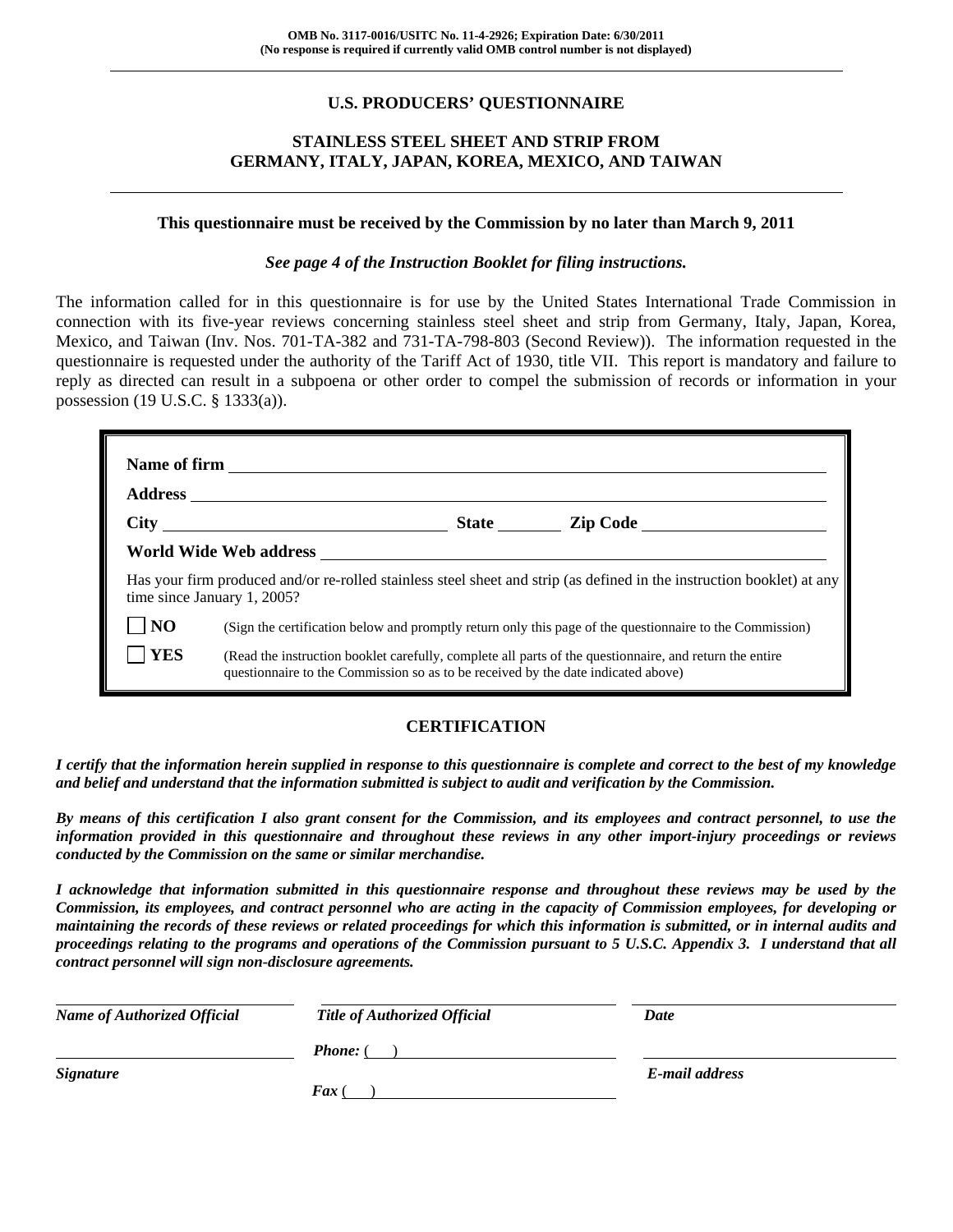# **PART I.—GENERAL INFORMATION**

 $\overline{a}$ 

l

The questions in this questionnaire have been reviewed with market participants to ensure that issues of concern are adequately addressed and that data requests are sufficient, meaningful, and as limited as possible. Public reporting burden for this questionnaire is estimated to average 50 hours per response, including the time for reviewing instructions, searching existing data sources, gathering the data needed, and completing and reviewing the questionnaire. Send comments regarding the accuracy of this burden estimate or any other aspect of this collection of information, including suggestions for reducing the burden, to the Office of Investigations, U.S. International Trade Commission, 500 E Street, SW, Washington, DC 20436.

I-1a. **OMB statistics.--**Please report below the actual number of hours required and the cost to your firm of preparing the reply to this questionnaire and completing the form.

hours dollars

- I-1b. **OMB feedback.--**We are interested in any comments you may have for improving this questionnaire in general or the clarity of specific questions. Please attach such comments to your response or send them to the above address.
- I-2. **Establishments covered.--**Provide the name and address of establishment(s) covered by this questionnaire (see page 3 of the instruction booklet for reporting guidelines). If your firm is publicly traded, please specify the stock exchange and trading symbol.
- I-3. **Position regarding continuation of orders.--**Do you support or oppose continuation of the countervailing duty order (Korea) and/or the antidumping duty orders (Germany, Italy, Japan, Korea, Mexico, and/or Taiwan) covering stainless steel sheet and strip from the six subject countries?

| Germany       | $\Box$ Support | $\Box$ Oppose  | $\Box$ Take no position |
|---------------|----------------|----------------|-------------------------|
| <b>Italy</b>  | $\Box$ Support | $\vert$ Oppose | $\Box$ Take no position |
| Japan         | $\Box$ Support | $\vert$ Oppose | $\Box$ Take no position |
| Korea         | $\Box$ Support | $\vert$ Oppose | $\Box$ Take no position |
| <b>Mexico</b> | $\Box$ Support | $\vert$ Oppose | $\Box$ Take no position |
| Taiwan        | $\Box$ Support | $\Box$ Oppose  | $\Box$ Take no position |
|               |                |                |                         |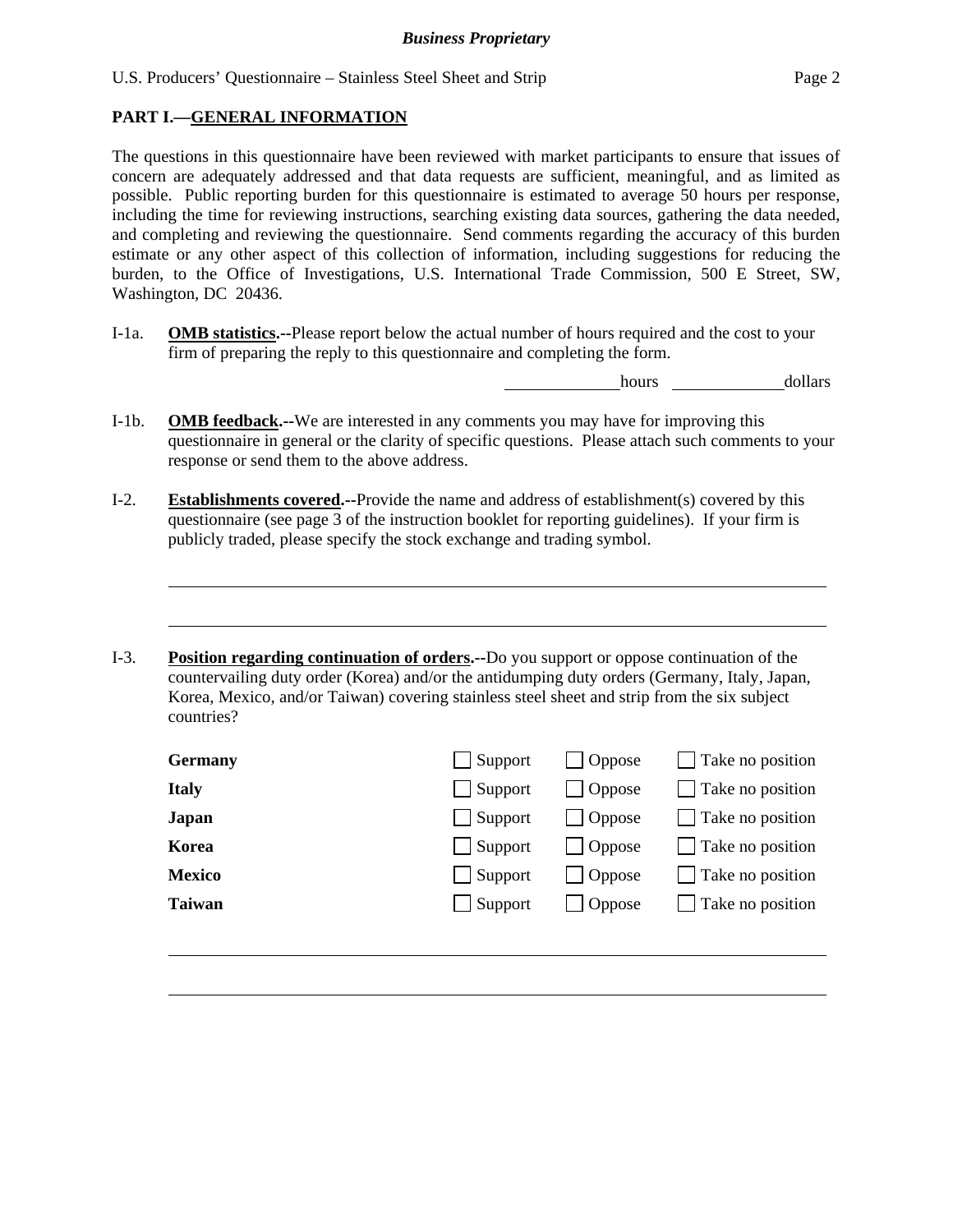|  | <b>PART I.--GENERAL INFORMATION--Continued</b> |
|--|------------------------------------------------|
|  |                                                |

|                   |                              | <b>Ownership.</b> --Is your firm owned, in whole or in part, by any other firm? |                                                                                                                                                                                                                                                                                                                                                                                                      |
|-------------------|------------------------------|---------------------------------------------------------------------------------|------------------------------------------------------------------------------------------------------------------------------------------------------------------------------------------------------------------------------------------------------------------------------------------------------------------------------------------------------------------------------------------------------|
| $\Box$ No         |                              | $\Box$ Yes--List the following information.                                     |                                                                                                                                                                                                                                                                                                                                                                                                      |
| Firm name         |                              | <b>Address</b>                                                                  | <b>Extent of ownership</b>                                                                                                                                                                                                                                                                                                                                                                           |
|                   |                              |                                                                                 |                                                                                                                                                                                                                                                                                                                                                                                                      |
|                   |                              |                                                                                 |                                                                                                                                                                                                                                                                                                                                                                                                      |
|                   |                              |                                                                                 |                                                                                                                                                                                                                                                                                                                                                                                                      |
|                   | Taiwan to the United States? |                                                                                 | <b>Related SUBJECT importers/exporters.--Does your firm have any related firms, either</b><br>domestic or foreign, which are engaged in importing stainless steel sheet and strip from Germany,<br>Italy, Japan, Korea, Mexico, and/or Taiwan into the United States or which are engaged in<br>exporting stainless steel sheet and strip from Germany, Italy, Japan, Korea, Mexico, and/or          |
| $\blacksquare$ No |                              | $\Box$ Yes--List the following information.                                     |                                                                                                                                                                                                                                                                                                                                                                                                      |
|                   | Firm name and country        | Address                                                                         | Affiliation                                                                                                                                                                                                                                                                                                                                                                                          |
|                   |                              |                                                                                 |                                                                                                                                                                                                                                                                                                                                                                                                      |
|                   |                              |                                                                                 |                                                                                                                                                                                                                                                                                                                                                                                                      |
|                   |                              |                                                                                 |                                                                                                                                                                                                                                                                                                                                                                                                      |
|                   |                              |                                                                                 |                                                                                                                                                                                                                                                                                                                                                                                                      |
|                   |                              | Japan, Korea, Mexico, and/or Taiwan to the United States?                       | Related NONSUBJECT importers/exporters.--Does your firm have any related firms, either<br>domestic or foreign, which are engaged in importing stainless steel sheet and strip from countries<br>other than Germany, Italy, Japan, Korea, Mexico, and/or Taiwan into the United States or which<br>are engaged in exporting stainless steel sheet and strip from countries other than Germany, Italy, |
| $\rfloor$ No      |                              | $\Box$ Yes--List the following information.                                     |                                                                                                                                                                                                                                                                                                                                                                                                      |
|                   | Firm name and country        | <b>Address</b>                                                                  | Affiliation                                                                                                                                                                                                                                                                                                                                                                                          |
|                   |                              |                                                                                 |                                                                                                                                                                                                                                                                                                                                                                                                      |
|                   |                              |                                                                                 |                                                                                                                                                                                                                                                                                                                                                                                                      |
|                   |                              |                                                                                 |                                                                                                                                                                                                                                                                                                                                                                                                      |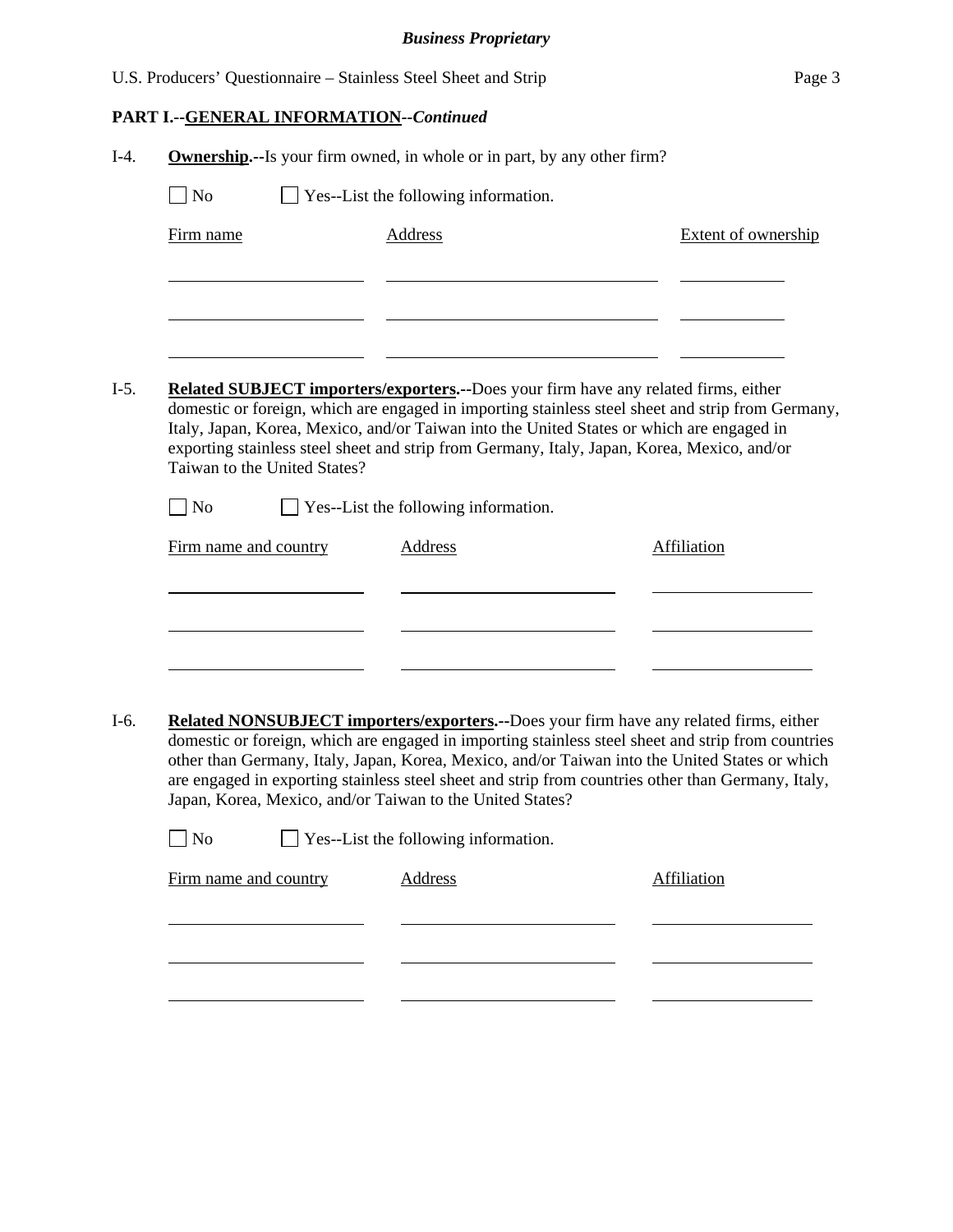# **PART I.--GENERAL INFORMATION***--Continued*

I-7. **Related producers.--**Does your firm have any related firms, either domestic or foreign, which are engaged in the production of stainless steel sheet and strip?

| Firm name<br><b>Address</b><br><b>Affiliation</b><br>and strip?<br>N <sub>0</sub><br>requested documents, please explain why not.                                                                                                                                                                                                                                                  | N <sub>o</sub> | $\Box$ Yes--List the following information. |  |
|------------------------------------------------------------------------------------------------------------------------------------------------------------------------------------------------------------------------------------------------------------------------------------------------------------------------------------------------------------------------------------|----------------|---------------------------------------------|--|
|                                                                                                                                                                                                                                                                                                                                                                                    |                |                                             |  |
|                                                                                                                                                                                                                                                                                                                                                                                    |                |                                             |  |
| <b>Business plan.--In Parts II and IV of this questionnaire we request a copy of your company's</b><br>business plan. Does your company or any related firm have a business plan or any internal<br>documents that describe, discuss, or analyze expected market conditions for stainless steel sheet<br>Yes--Please provide the requested documents. If you are not providing the |                |                                             |  |
|                                                                                                                                                                                                                                                                                                                                                                                    |                |                                             |  |
|                                                                                                                                                                                                                                                                                                                                                                                    |                |                                             |  |
|                                                                                                                                                                                                                                                                                                                                                                                    |                |                                             |  |
|                                                                                                                                                                                                                                                                                                                                                                                    |                |                                             |  |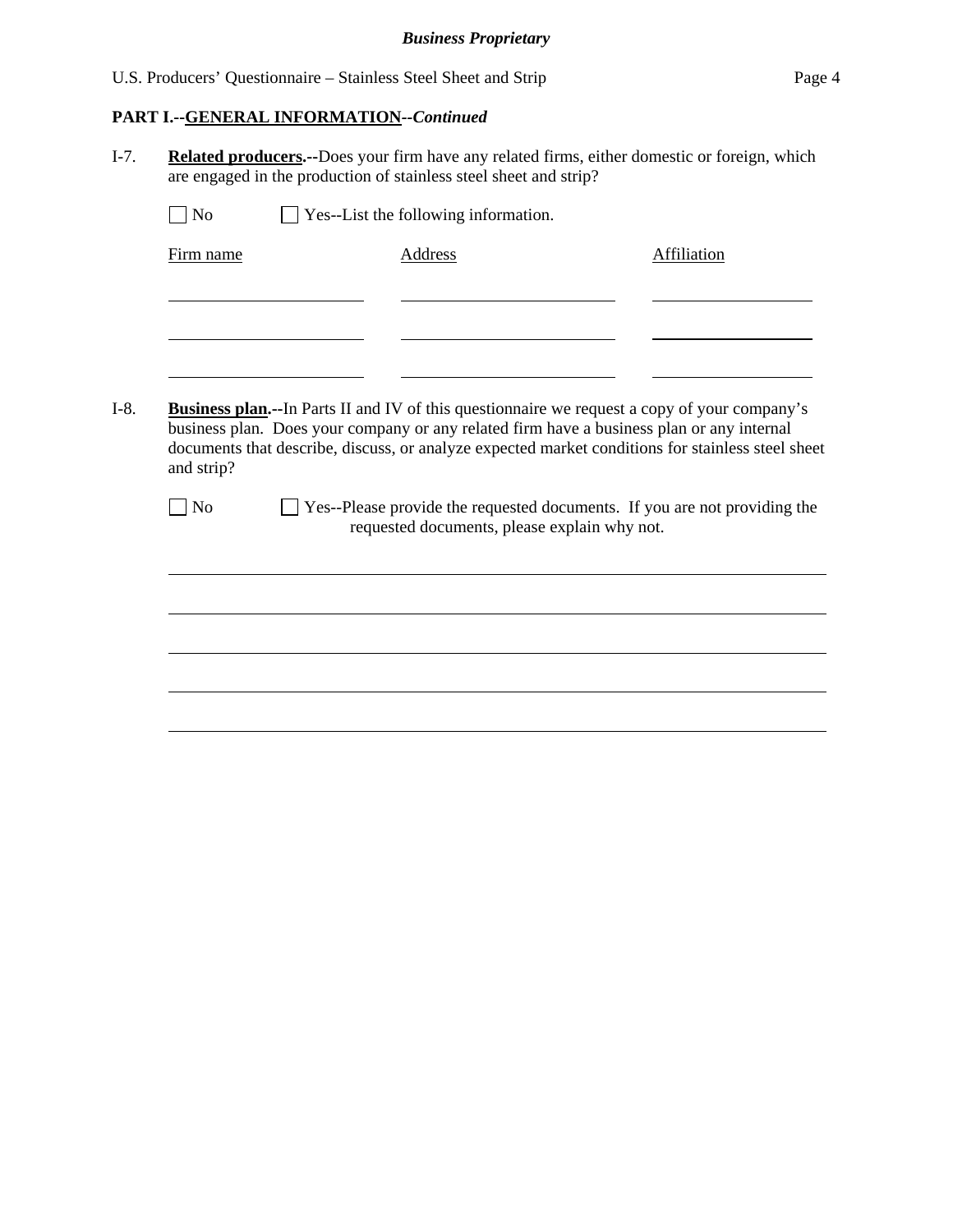### **PART II.--TRADE AND RELATED INFORMATION**

Further information on this part of the questionnaire can be obtained from Jennifer Merrill (202-205- 3188, jennifer.merrill@usitc.gov). **Supply all data requested on a calendar-year basis**.

II-1. Please identify the individual to be contacted regarding the confidential information requested in part II.

Name and title:

Please indicate the manner by which Commission staff may contact the individual responsible for part II with questions regarding the submitted confidential information.

| $\cdot$ $\cdot$ | m          |
|-----------------|------------|
| E-mail.         | Telephone: |
| Fax:            |            |

## II-2. **Changes in operations.--**Please indicate whether your firm has experienced any of the following changes in relation to the production of stainless steel sheet and strip since January 1, 2005.

| (check as many as appropriate)                    | (please describe) |
|---------------------------------------------------|-------------------|
|                                                   |                   |
|                                                   |                   |
|                                                   |                   |
|                                                   |                   |
|                                                   |                   |
|                                                   |                   |
|                                                   |                   |
|                                                   |                   |
|                                                   |                   |
|                                                   |                   |
|                                                   |                   |
|                                                   |                   |
|                                                   |                   |
|                                                   |                   |
| prolonged shutdowns or<br>production curtailments |                   |
|                                                   |                   |
| revised labor agreements                          |                   |
|                                                   |                   |
| other (e.g., technology)                          |                   |
|                                                   |                   |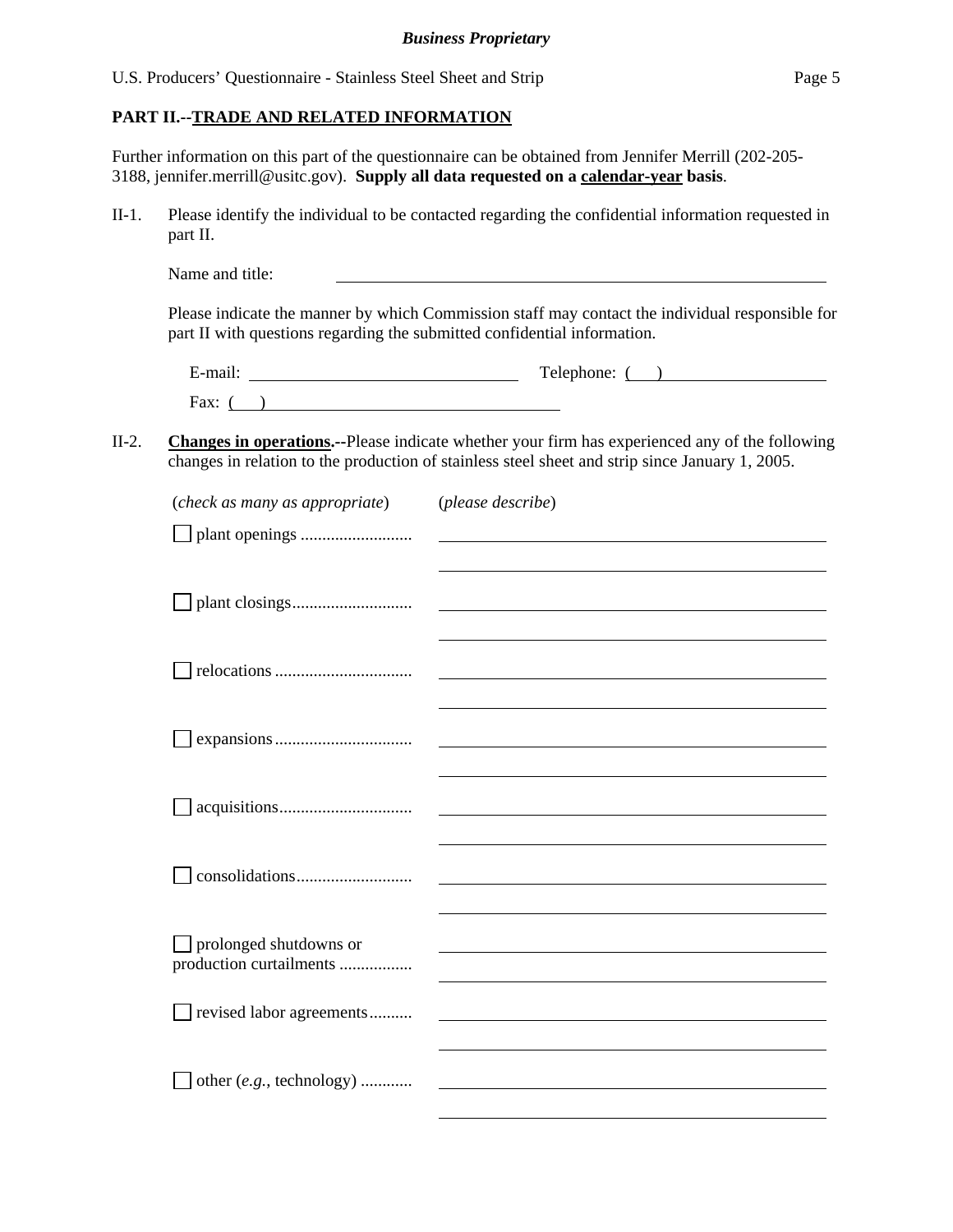## *Business Proprietary*

## **PART II.--TRADE AND RELATED INFORMATION***--Continued*

| II-3. | <b>Anticipated changes in operations.</b> --Does your firm anticipate any changes in the character of |
|-------|-------------------------------------------------------------------------------------------------------|
|       | your operations or organization (as noted above) relating to the production of stainless steel sheet  |
|       | and strip in the future?                                                                              |

| $\vert$   No | Yes--Supply details as to the time, nature, and significance of such changes |
|--------------|------------------------------------------------------------------------------|
|              | and provide underlying assumptions, along with relevant portions of          |
|              | business plans or other supporting documentation that address this           |
|              | issue. Include in your response a specific projection of your firm's         |
|              | capacity to produce stainless steel sheet and strip (in short tons)          |
|              | for 2011 and 2012.                                                           |

**For question II-4, if your response differs for particular orders, please indicate and explain the particular effect of revocation of specific orders.** 

II-4. **Anticipated changes in operations in the event the orders are revoked.--**Would your firm anticipate any changes in the character of your operations or organization (as noted above) relating to the production of stainless steel sheet and strip in the future if the countervailing duty order (Korea) and/or antidumping duty orders (Germany, Italy, Japan, Korea, Mexico, and Taiwan) on stainless steel sheet and strip were to be revoked?

l

 $\overline{a}$ 

No  $\Box$  Yes--Supply details as to the time, nature, and significance of such changes and provide underlying assumptions, along with relevant portions of business plans or other supporting documentation that address this issue**.**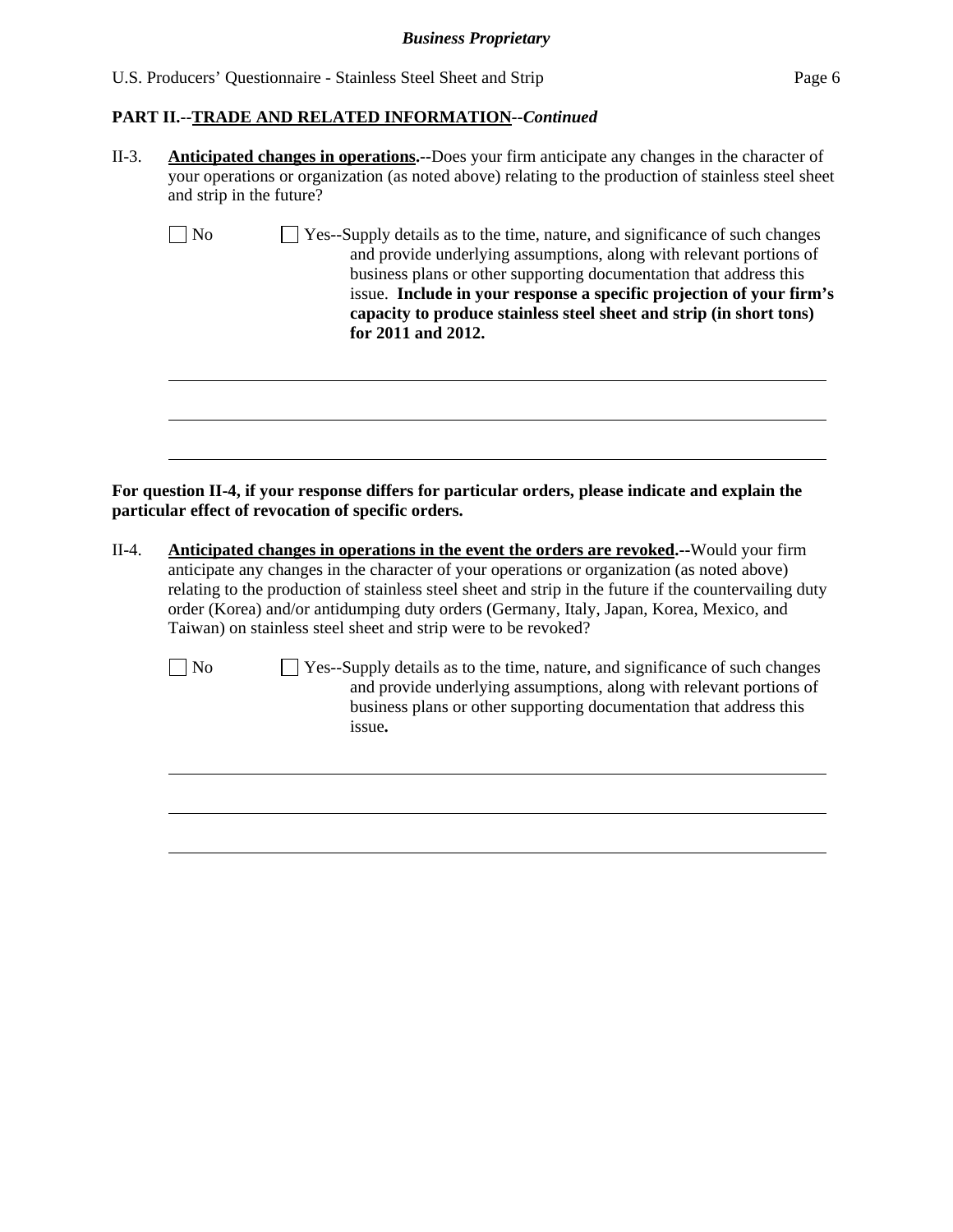|        | <b>Basis for allocation of capacity and</b><br>employment data (indicate if different)                                                                                                                                                                                                            |
|--------|---------------------------------------------------------------------------------------------------------------------------------------------------------------------------------------------------------------------------------------------------------------------------------------------------|
|        |                                                                                                                                                                                                                                                                                                   |
|        |                                                                                                                                                                                                                                                                                                   |
|        |                                                                                                                                                                                                                                                                                                   |
|        |                                                                                                                                                                                                                                                                                                   |
|        | <b>Production shifting.</b> --Is your firm able to switch production between stainless steel sheet and<br>strip and other products in response to a relative change in the price of stainless steel sheet and<br>strip vis-a-vis the price of other products, using the same equipment and labor? |
|        | Yes--Please identify the other products, the approximate time and cost                                                                                                                                                                                                                            |
|        | involved in switching, and the minimum relative price change required<br>for your firm to switch production to or from stainless steel sheet and                                                                                                                                                  |
| strip. |                                                                                                                                                                                                                                                                                                   |
|        |                                                                                                                                                                                                                                                                                                   |
|        |                                                                                                                                                                                                                                                                                                   |
|        | <b>Period</b>                                                                                                                                                                                                                                                                                     |

II-7. **Constraints on production.--**Please identify bottlenecks in your firm's production of stainless steel sheet and strip and describe your plans and efforts to alleviate any such bottlenecks.

 $\overline{a}$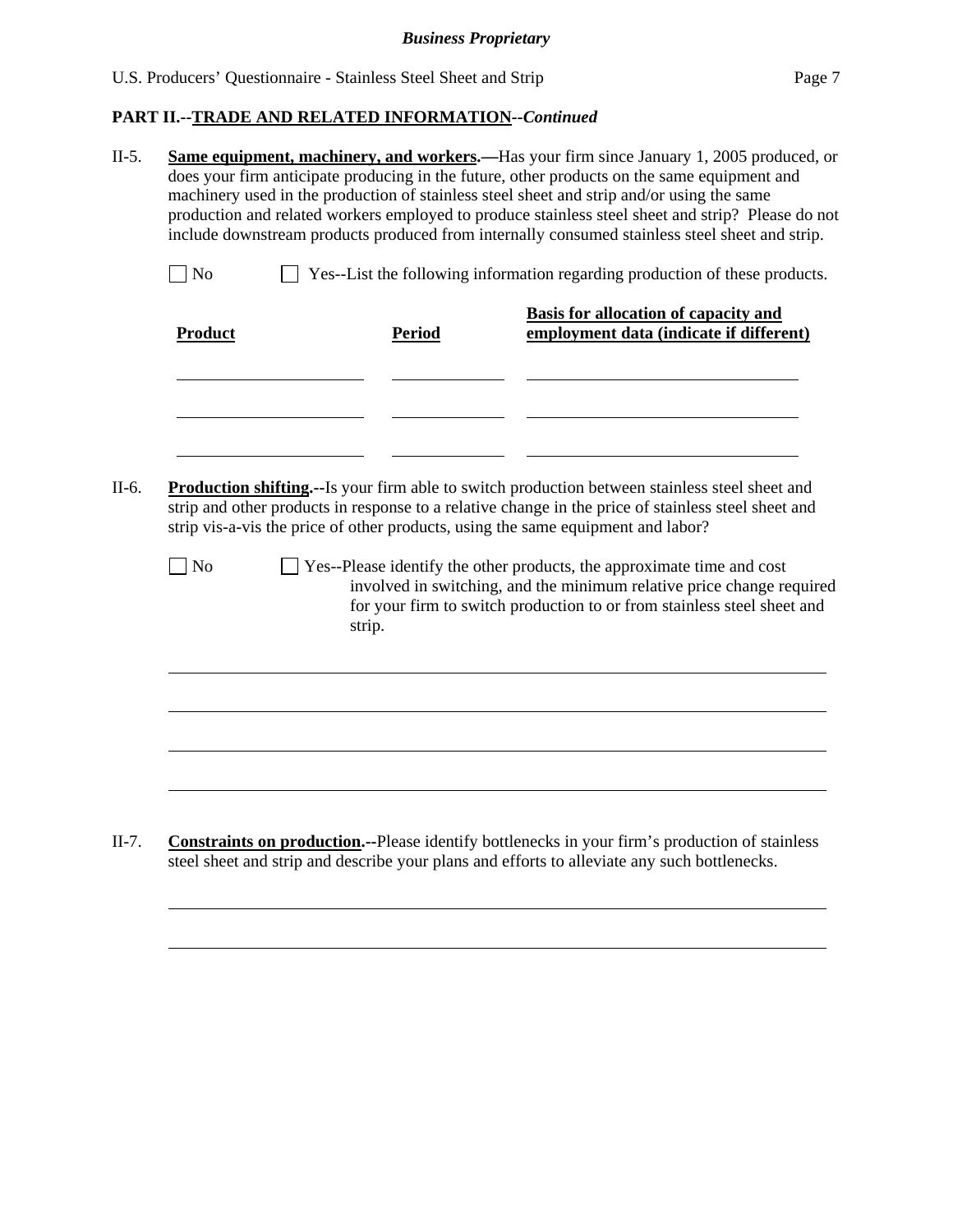$\overline{a}$ 

# **PART II.--TRADE AND RELATED INFORMATION***--Continued*

| II-8a. | <b>Overall production capability.—Has your firm since 2005 produced, or does your firm</b>             |
|--------|--------------------------------------------------------------------------------------------------------|
|        | anticipate producing in the future, other products (including non-subject stainless steel flat         |
|        | products, carbon steel flat products, and/or other flat products (e.g., high-nickel alloys, electrical |
|        | steel, titanium products) on the same equipment and machinery used in the production of                |
|        | stainless steel sheet and strip and/or using the same production and related workers employed to       |
|        | produce stainless steel sheet and strip?                                                               |

| $\Box$ No | $\Box$ Yes---List the products produced, the time period(s) in which they were |
|-----------|--------------------------------------------------------------------------------|
|           | produced and the basis of your firm's allocations in the space below.          |

| Product | Period | Basis for allocation of capacity and<br>employment data (indicate if different) |
|---------|--------|---------------------------------------------------------------------------------|
|         |        |                                                                                 |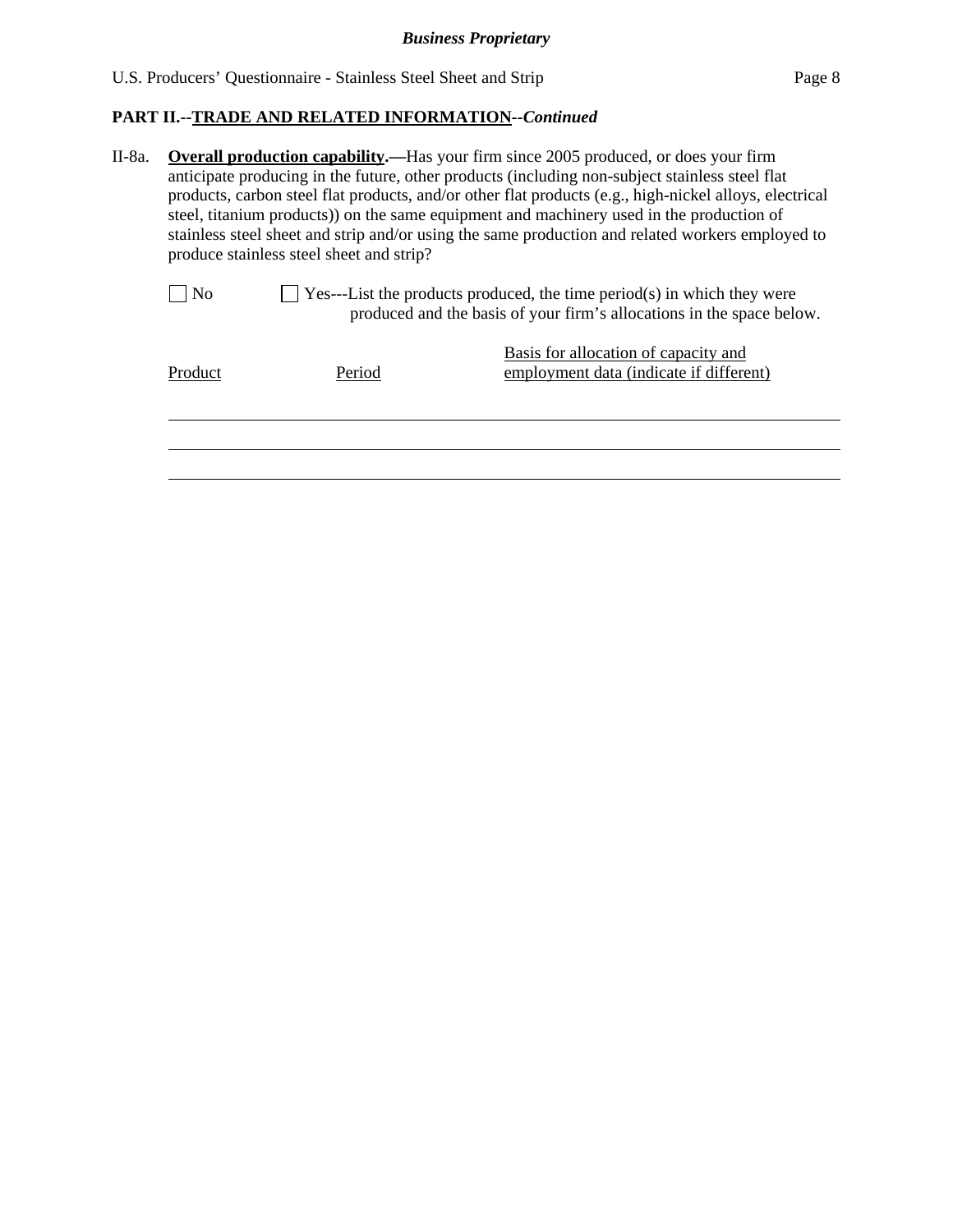II-8b. **Overall production capability.—**Please complete the following grid for products produced on the same equipment and machinery used in the production of stainless steel sheet and strip:

|                                                     |      | (Quantity in short tons) |      |      |      |      |
|-----------------------------------------------------|------|--------------------------|------|------|------|------|
| <b>Item</b>                                         | 2005 | 2006                     | 2007 | 2008 | 2009 | 2010 |
| Melting (raw stainless steel):                      |      |                          |      |      |      |      |
| Total production capacity                           |      |                          |      |      |      |      |
| Production                                          |      |                          |      |      |      |      |
| <b>Hot-Rolled Steel:</b>                            |      |                          |      |      |      |      |
| Total production capacity                           |      |                          |      |      |      |      |
| Production:                                         |      |                          |      |      |      |      |
| Stainless steel sheet &<br>strip in coils (subject) |      |                          |      |      |      |      |
| Stainless steel sheet &<br>strip cut-to-length      |      |                          |      |      |      |      |
| Stainless steel plate in coils                      |      |                          |      |      |      |      |
| Stainless steel plate cut-to-<br>length             |      |                          |      |      |      |      |
| Other flat-rolled                                   |      |                          |      |      |      |      |
| <b>Total Production</b>                             |      |                          |      |      |      |      |
| <b>Cold-Rolled Steel:</b>                           |      |                          |      |      |      |      |
| Total production capacity                           |      |                          |      |      |      |      |
| Production:                                         |      |                          |      |      |      |      |
| Stainless steel sheet &<br>strip in coils (subject) |      |                          |      |      |      |      |
| Stainless steel sheet &<br>strip cut-to-length      |      |                          |      |      |      |      |
| Stainless steel plate in coils                      |      |                          |      |      |      |      |
| Stainless steel plate cut-to-<br>length             |      |                          |      |      |      |      |
| Other flat-rolled                                   |      |                          |      |      |      |      |
| <b>Total Production</b>                             |      |                          |      |      |      |      |
| Other-specify:                                      |      |                          |      |      |      |      |
| Total production capacity                           |      |                          |      |      |      |      |
| Production                                          |      |                          |      |      |      |      |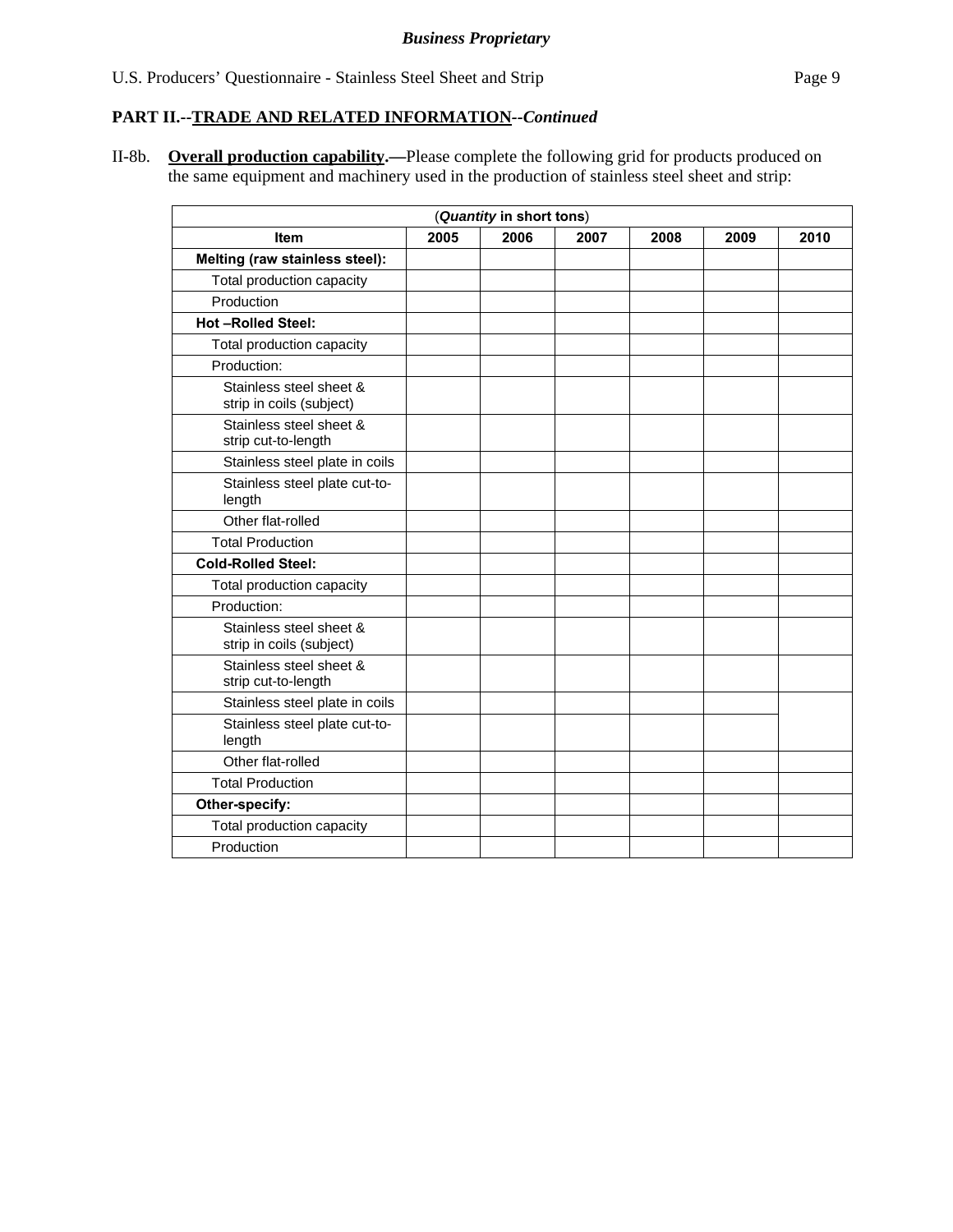II-9. **Trade data.--**Report your firm's production capacity, production, shipments, inventories, and employment related to the production of stainless steel sheet and strip in your U.S. establishment(s) during the specified periods. (See definitions in the instruction booklet.)

|                                                                                                                                                                                                                                                                                                                       |      |      | Quantity (in short tons) and value (in \$1,000) |               |      |                 |
|-----------------------------------------------------------------------------------------------------------------------------------------------------------------------------------------------------------------------------------------------------------------------------------------------------------------------|------|------|-------------------------------------------------|---------------|------|-----------------|
|                                                                                                                                                                                                                                                                                                                       |      |      |                                                 | Calendar year |      |                 |
| Item                                                                                                                                                                                                                                                                                                                  | 2005 | 2006 | 2007                                            | 2008          | 2009 | 2010            |
| Average production capacity <sup>1</sup><br>(quantity) (A)                                                                                                                                                                                                                                                            |      |      |                                                 |               |      |                 |
| <b>Beginning-of-period inventories</b><br>(quantity) (B)                                                                                                                                                                                                                                                              |      |      |                                                 |               |      |                 |
| Production (quantity) (C)                                                                                                                                                                                                                                                                                             |      |      |                                                 |               |      |                 |
| U.S. shipments:<br><b>Commercial shipments:</b><br>quantity (D)                                                                                                                                                                                                                                                       |      |      |                                                 |               |      |                 |
| value (E)                                                                                                                                                                                                                                                                                                             |      |      |                                                 |               |      |                 |
| Internal consumption: <sup>2</sup><br>quantity (F)                                                                                                                                                                                                                                                                    |      |      |                                                 |               |      |                 |
| value (G)                                                                                                                                                                                                                                                                                                             |      |      |                                                 |               |      |                 |
| Transfers to related firms: <sup>2</sup><br>quantity (H)                                                                                                                                                                                                                                                              |      |      |                                                 |               |      |                 |
| value (I)                                                                                                                                                                                                                                                                                                             |      |      |                                                 |               |      |                 |
| Export shipments: <sup>3</sup><br>quantity (J)                                                                                                                                                                                                                                                                        |      |      |                                                 |               |      |                 |
| value (K)                                                                                                                                                                                                                                                                                                             |      |      |                                                 |               |      |                 |
| <b>End-of-period inventories</b><br>(quantity) (L)                                                                                                                                                                                                                                                                    |      |      |                                                 |               |      |                 |
| U.S. shipments to:<br>Distributors, processors, and<br>service centers (quantity) (M)                                                                                                                                                                                                                                 |      |      |                                                 |               |      |                 |
| End users (quantity) (N)                                                                                                                                                                                                                                                                                              |      |      |                                                 |               |      |                 |
| Total                                                                                                                                                                                                                                                                                                                 |      |      |                                                 |               |      |                 |
| <b>Employment data:</b><br>Average number of PRWs<br>$(number)$ (O)                                                                                                                                                                                                                                                   |      |      |                                                 |               |      |                 |
| Hours worked by PRWs<br>$(1,000$ hours) $(P)$                                                                                                                                                                                                                                                                         |      |      |                                                 |               |      |                 |
| Wages paid to PRWs (value)<br>(Q)                                                                                                                                                                                                                                                                                     |      |      |                                                 |               |      |                 |
| The production capacity (see definitions in instruction booklet) reported is based on operating<br>weeks per year. Please describe the methodology used to calculate production capacity, and explain any changes in<br>reported capacity (use additional pages as necessary).                                        |      |      |                                                 |               |      | hours per week, |
| $2$ Internal consumption and transfers to related firms should be valued at fair market value. In the event that you use a<br>different basis for valuing these transactions, please specify that basis (e.g., cost, cost plus, etc.) and provide value data<br>using that basis for each of the periods noted above: |      |      |                                                 |               |      |                 |

 $3$  Identify your principal export markets:  $\Box$ 

 $\overline{a}$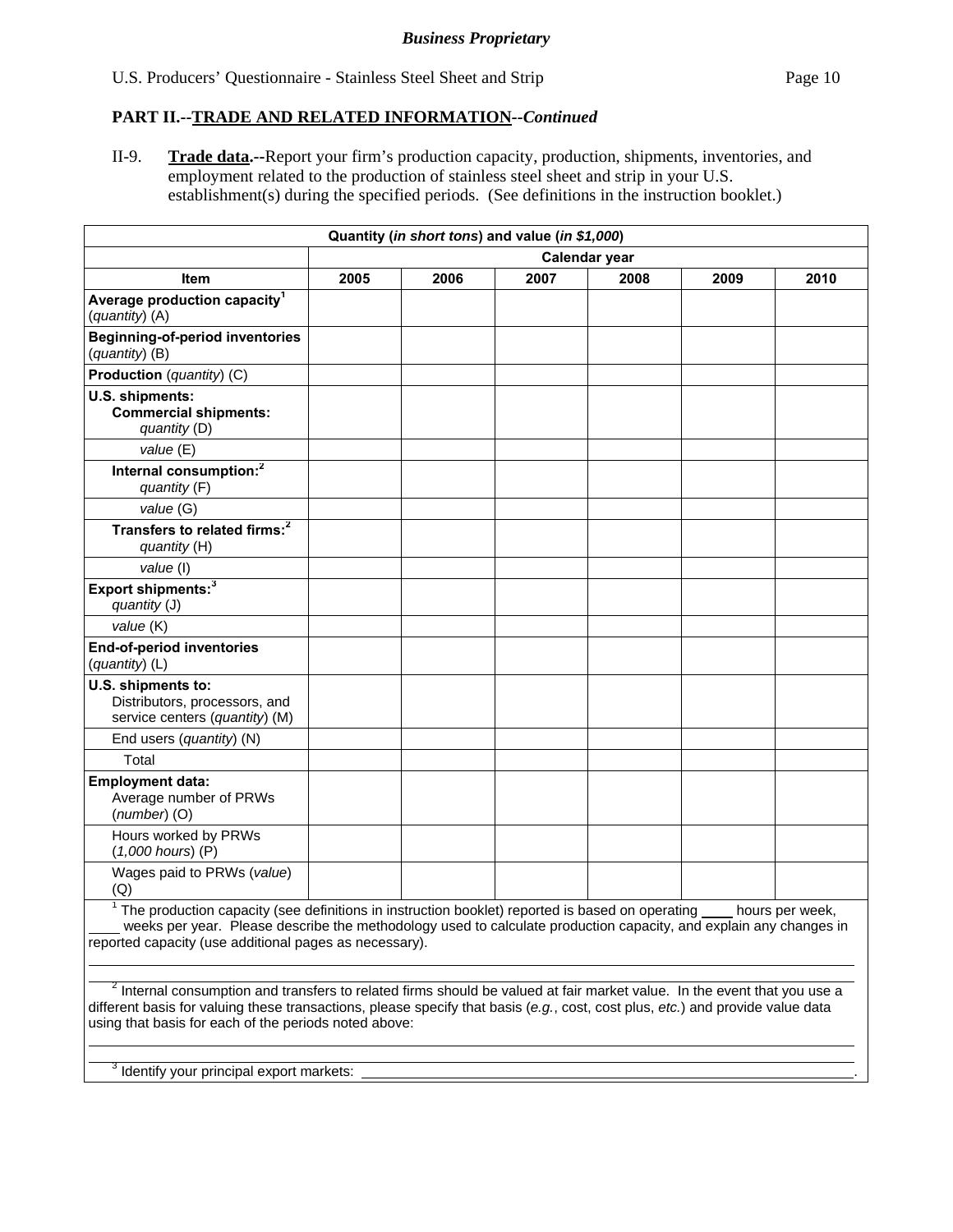#### II-10. **Reconciliation of trade data.--**

l

l

(a) Please note that the quantities reported in question II-9 should reconcile as follows in each period (*i.e.*, in each column):

| Reconciliation  |                                                       |  |
|-----------------|-------------------------------------------------------|--|
| $B+C-D-F-H-J=L$ | Do these data reconcile? $\Box$ Yes $\Box$ No--Please |  |
|                 | explain                                               |  |
| $M + N = D$     | Do these data reconcile? $\Box$ Yes $\Box$ No--Please |  |
|                 | explain                                               |  |

(b) Please note that the quantities reported for end of period inventories should equal the beginning of period inventories reported in the subsequent calendar year (*i.e.*, line L of year 2005 should equal line B of year 2006). Do these data reconcile for each adjacent calendar year?

II-11. **Transfers to related firms.--**If you reported transfers to related firms in question II-9, please indicate the nature of the relationship between your firm and the related firms (*e.g.*, joint venture, wholly owned subsidiary), whether the transfers were priced at market value or by a non-market formula, whether your firm retained marketing rights to all transfers, and whether the related firms also processed inputs from sources other than your firm.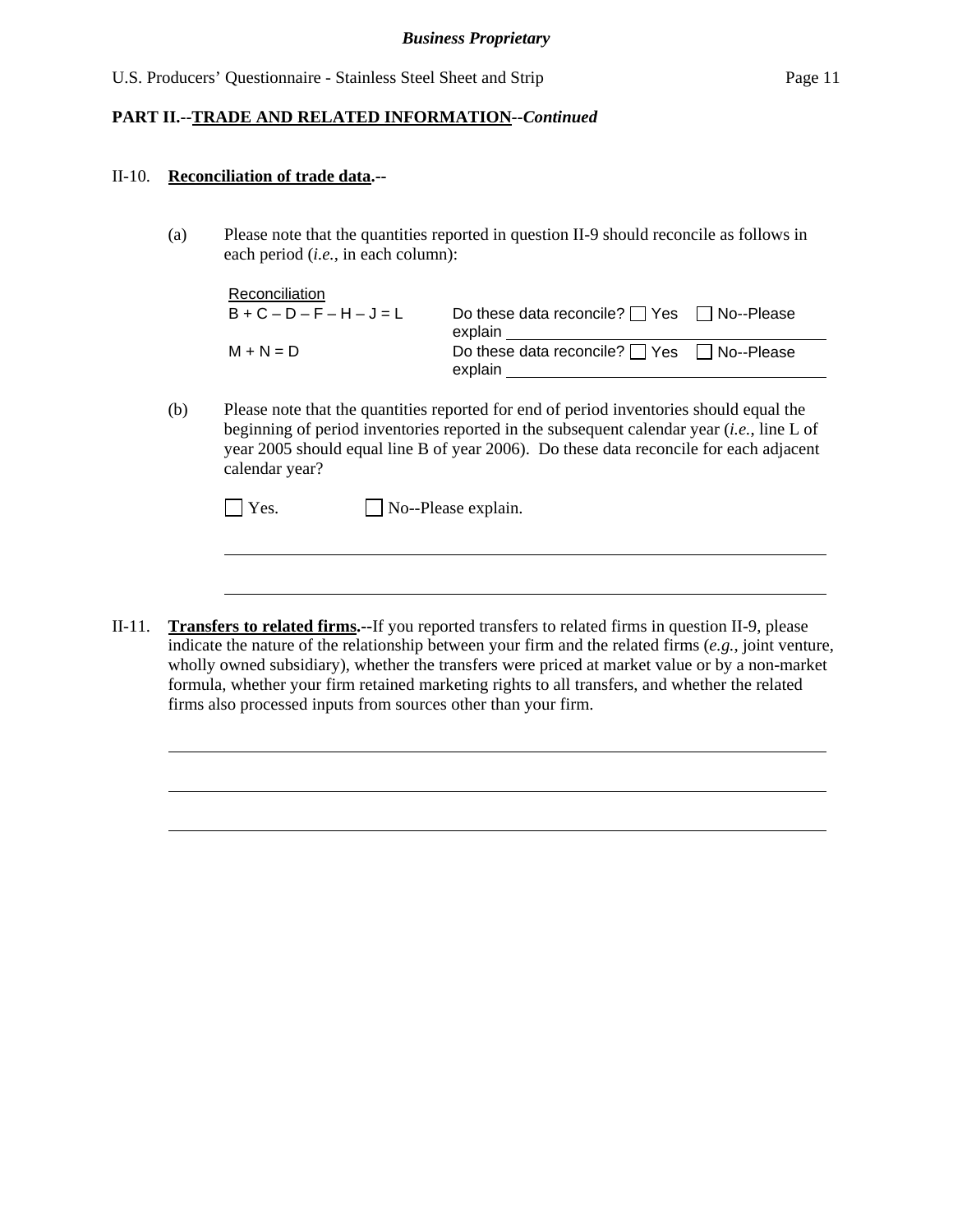#### *Business Proprietary*

## U.S. Producers' Questionnaire - Stainless Steel Sheet and Strip Page 12

#### **PART II.--TRADE AND RELATED INFORMATION***--Continued*

II-12. **Purchases.--**Other than direct imports, has your firm otherwise purchased stainless steel sheet and strip since January 1, 2005? (See definitions in the instruction booklet.)

 $\Box$  No  $\Box$  Yes-- Please indicate the reasons for your purchases (if your reasons differ by source, please elaborate) and report the quantity and value of such purchases below for the specified periods

Reasons:

|                                                                                                                                                                                |      | (Quantity in short tons, value in \$1,000) |      |      |      |      |
|--------------------------------------------------------------------------------------------------------------------------------------------------------------------------------|------|--------------------------------------------|------|------|------|------|
| <b>Item</b>                                                                                                                                                                    | 2005 | 2006                                       | 2007 | 2008 | 2009 | 2010 |
| PURCHASES FROM U.S.<br><b>IMPORTERS<sup>1</sup> OF STAINLESS STEEL</b><br>SHEET AND STRIP FROM.-<br><b>GERMANY:</b><br>quantity                                                |      |                                            |      |      |      |      |
| value                                                                                                                                                                          |      |                                            |      |      |      |      |
| ITALY:<br>quantity                                                                                                                                                             |      |                                            |      |      |      |      |
| value                                                                                                                                                                          |      |                                            |      |      |      |      |
| JAPAN:<br>quantity                                                                                                                                                             |      |                                            |      |      |      |      |
| value                                                                                                                                                                          |      |                                            |      |      |      |      |
| KOREA:<br>quantity                                                                                                                                                             |      |                                            |      |      |      |      |
| value                                                                                                                                                                          |      |                                            |      |      |      |      |
| MEXICO:<br>quantity                                                                                                                                                            |      |                                            |      |      |      |      |
| value                                                                                                                                                                          |      |                                            |      |      |      |      |
| TAIWAN:<br>quantity                                                                                                                                                            |      |                                            |      |      |      |      |
| value                                                                                                                                                                          |      |                                            |      |      |      |      |
| All other countries:<br>quantity                                                                                                                                               |      |                                            |      |      |      |      |
| value                                                                                                                                                                          |      |                                            |      |      |      |      |
| PURCHASES FROM DOMESTIC<br>PRODUCERS: <sup>2</sup><br>quantity                                                                                                                 |      |                                            |      |      |      |      |
| value                                                                                                                                                                          |      |                                            |      |      |      |      |
| PURCHASES FROM OTHER<br>SOURCES:<br>quantity                                                                                                                                   |      |                                            |      |      |      |      |
| value                                                                                                                                                                          |      |                                            |      |      |      |      |
| $1$ Please list the name of the importer(s) from which you purchased this product. If your suppliers differ by<br>source, please identify the source for each listed supplier. |      |                                            |      |      |      |      |
| $2$ Please list the name of the domestic producer(s) from which you purchased this product.                                                                                    |      |                                            |      |      |      |      |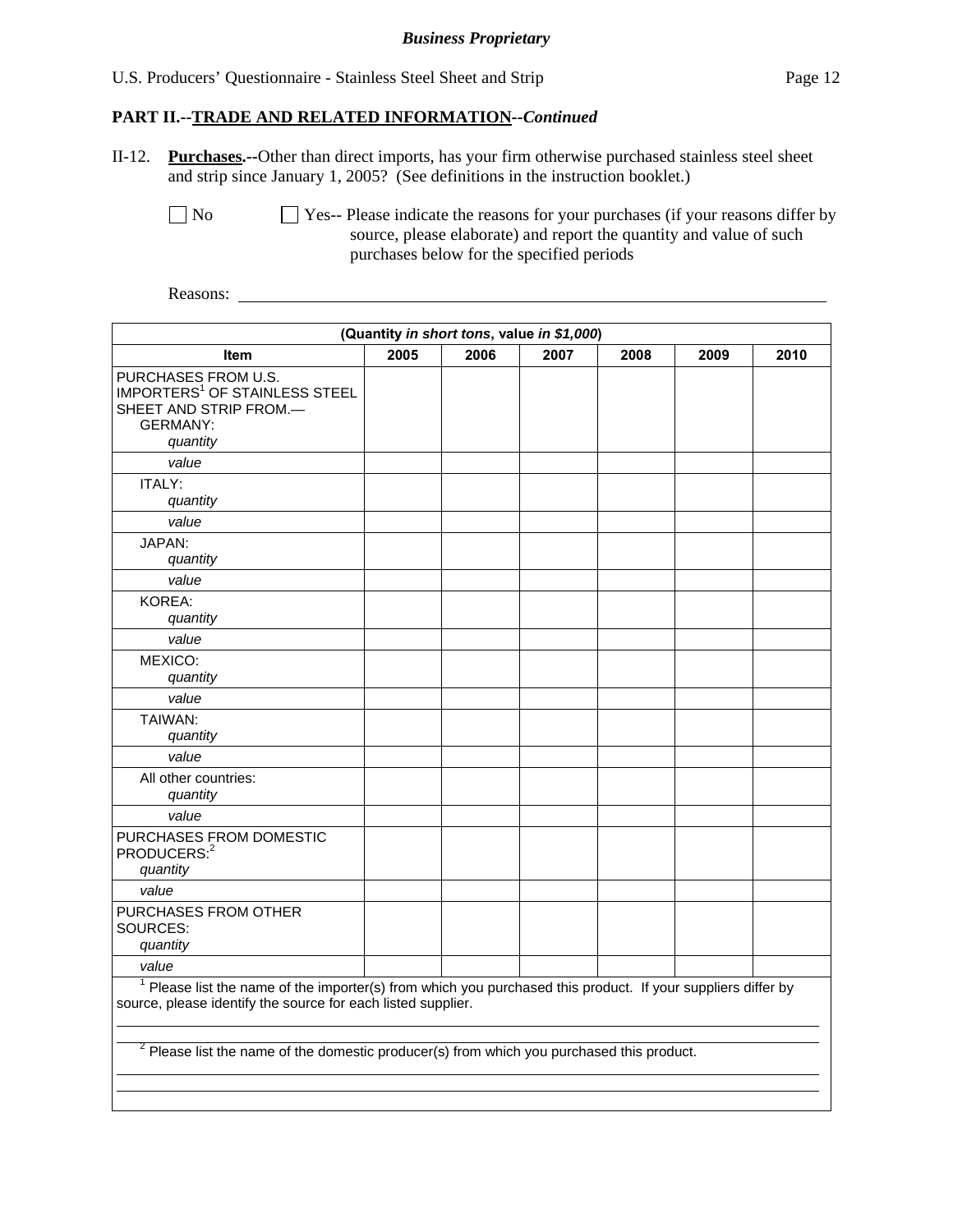## *Business Proprietary*

U.S. Producers' Questionnaire - Stainless Steel Sheet and Strip Page 13

#### **PART II.--TRADE AND RELATED INFORMATION***--Continued*

II-13. **Toll production.--**Since January 1, 2005, has your firm been involved in a toll agreement (see definition in the instruction booklet) regarding the production of stainless steel sheet and strip?

| $\overline{\phantom{0}}$<br>$ $ No | $Y$ es--Name firm(s): |  |
|------------------------------------|-----------------------|--|
|                                    |                       |  |

II-14. **FTZ.--**Does your firm produce stainless steel sheet and strip in a foreign trade zone (FTZ)?

 $\Box$  No  $\Box$  Yes--Identify FTZ(s):  $\Box$ 

II-15. **Direct imports.--**Since January 1, 2005, has your firm imported stainless steel sheet and strip?

| $\Box$ No | $\Box$ Yes--COMPLETE AND RETURN A U.S. IMPORTERS' |
|-----------|---------------------------------------------------|
|           | <i><b>OUESTIONNAIRE</b></i>                       |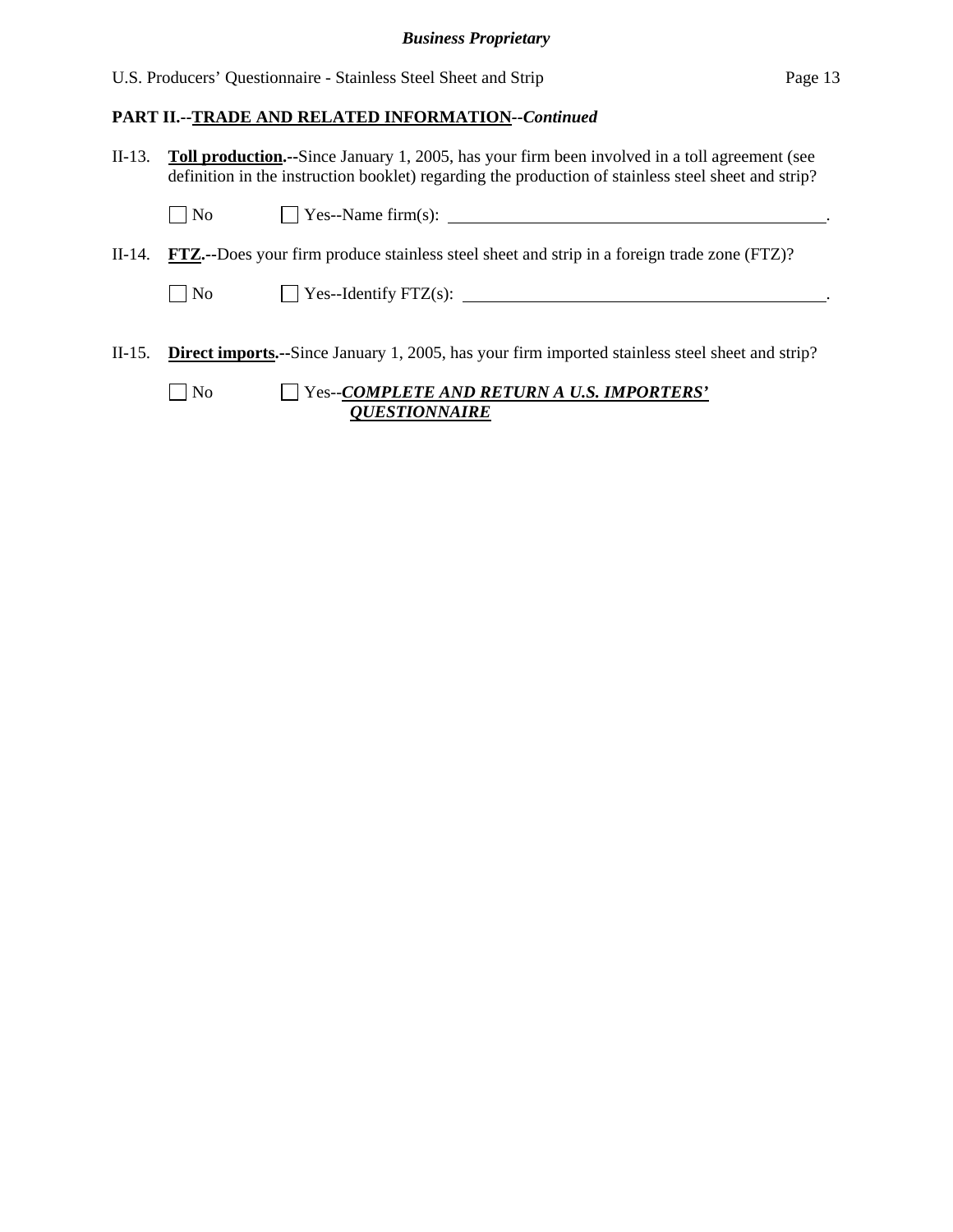**For questions II-16 and II-17, if your response differs for particular subject countries, please indicate and explain the particular effect of imposition and/or revocation of the order(s) from specific countries.**

II-16. **Effect of orders.--**Describe the significance of the existing countervailing duty order (Korea) and/or antidumping duty orders (Germany, Italy, Japan, Korea, Mexico, and Taiwan) covering imports of stainless steel sheet and strip in terms of its effect on your firm's production capacity, production, U.S. shipments, inventories, purchases, employment, revenues, costs, profits, cash flow, capital expenditures, research and development expenditures, and asset values. You may wish to compare your firm's operations before and after the imposition of the orders.

- II-17. **Likely effect of revocation of orders.--**Would your firm anticipate any changes in its production capacity, production, U.S. shipments, inventories, purchases, employment, revenues, costs, profits, cash flow, capital expenditures, research and development expenditures, or asset values relating to the production of stainless steel sheet and strip in the future if the countervailing duty order (Korea) and/or antidumping duty orders (Germany, Italy, Japan, Korea, Mexico, and Taiwan) on stainless steel sheet and strip were to be revoked?
	-

l

 $\overline{a}$ 

 $\Box$  No  $\Box$  Yes--Supply details as to the time, nature, and significance of such changes and provide underlying assumptions, along with relevant portions of business plans or other supporting documentation for any trends or projections you may provide.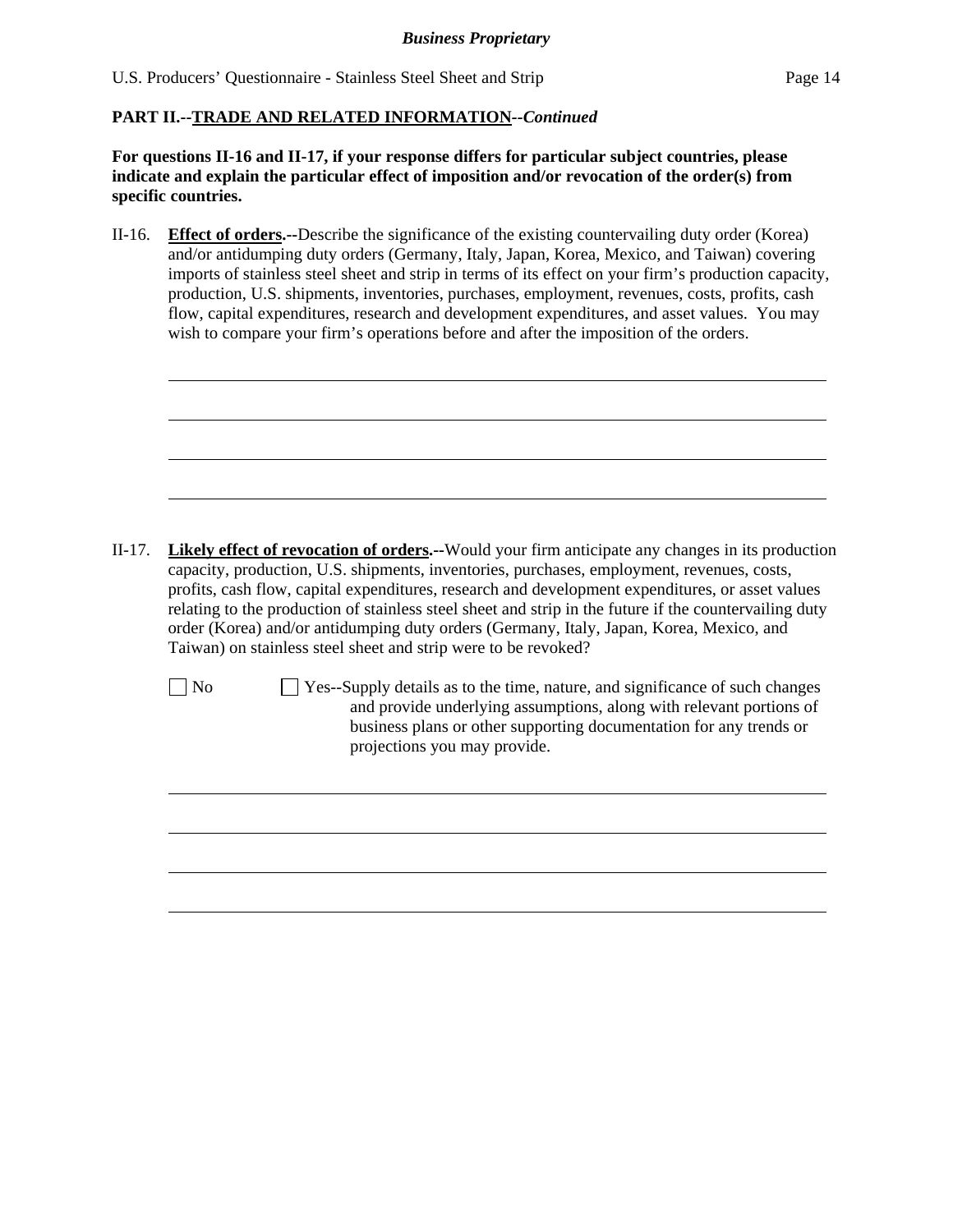| U.S. Producers' Questionnaire – Stainless Steel Sheet and Strip | Page 15 |
|-----------------------------------------------------------------|---------|
|-----------------------------------------------------------------|---------|

# **PART III.--FINANCIAL INFORMATION**

 $\overline{a}$ 

l

 $\overline{a}$ 

Address questions on this part of the questionnaire to Mary Klir (202-205-3247, mary.klir@usitc.gov).

III-1. Please identify the individual to be contacted regarding the confidential information requested in part III.

Name and title:

Please indicate the manner by which Commission staff may contact the individual responsible for part III with questions regarding the submitted confidential information.

| E-mail: | Telephone: |  |
|---------|------------|--|
| Fax:    |            |  |

- III-2. **Accounting system.--**Briefly describe your financial accounting system.
	- A. When does your fiscal year end (month and day)? If your fiscal year changed during the period examined, explain below:
	- B.1. Describe the lowest level of operations (e.g., plant, division, company-wide) for which financial statements are prepared that include stainless steel sheet and strip:
		- $\overline{a}$  2. Does your firm prepare profit/loss statements for stainless steel sheet and strip:  $\Box$  Yes  $\Box$  No
		- 3. How often did your firm (or parent company) prepare financial statements (including annual reports, 10Ks)? Please check relevant items below. Audited, unaudited, annual reports,  $\Box$  10Ks,  $\Box$  10Qs,
		- $\Box$  Monthly,  $\Box$  quarterly,  $\Box$  semi-annually,  $\Box$  annually
		- 4. Accounting basis:  $\Box$  GAAP,  $\Box$  cash,  $\Box$  tax, or  $\Box$  other comprehensive (specify)

*Note: The Commission may request that your company submit copies of its financial statements, including internal profit-and-loss statements for the division or product group that includes stainless steel sheet and strip, as well as those statements and worksheets used to compile data for your firm's questionnaire response.* 

III-3. **Cost accounting system.--**Briefly describe your cost accounting system (*e.g.*, standard cost, job order cost, *etc.*).

III-4. **Allocation basis.-**Briefly describe your allocation basis, if any, for COGS, SG&A, and interest expense and other income and expenses.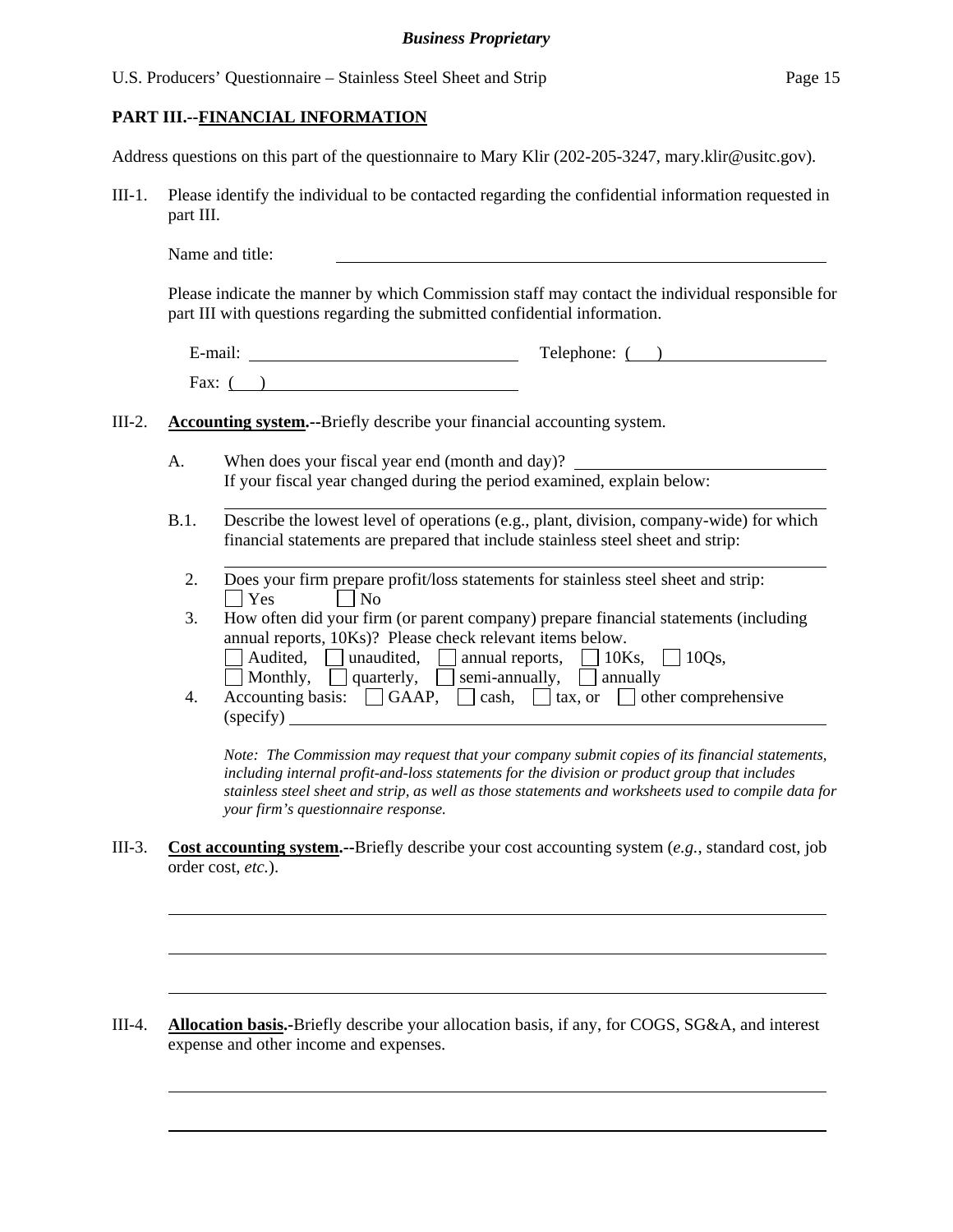III-5. **Other products.--**Please provide the share of your firm's net sales accounted for by stainless steel sheet and strip and other products in your most recent fiscal year:

| Stainless steel sheet and strip<br>Inputs from related firms.--Does your company receive inputs (raw materials, labor, energy, or<br>any other services) used in the production of stainless steel sheet and strip from any related<br>company?<br>$\Box$ Yes--Continue to question III-7 below.<br>$\Box$ No--Continue to question III-10 below.<br><b>Inputs from related firms.</b> -- With respect to the related companies identified in response to<br>question III-6 above, are their financial statements consolidated with your firm's financial<br>statements? In other words, are profits or losses arising from intercompany transactions<br>eliminated?<br>$\Box$ Yes—Continue to question III-8 below.<br>$\Box$ No--Continue to question III-10 below.<br><b>Inputs from related firms.</b> --In the space provided below, identify the inputs used in the<br>production of stainless steel sheet and strip that your firm receives from related parties whose<br>financial statements are consolidated with the financial statements of your firm.<br><b>Related party</b><br>Input |  | Share of sales |
|-----------------------------------------------------------------------------------------------------------------------------------------------------------------------------------------------------------------------------------------------------------------------------------------------------------------------------------------------------------------------------------------------------------------------------------------------------------------------------------------------------------------------------------------------------------------------------------------------------------------------------------------------------------------------------------------------------------------------------------------------------------------------------------------------------------------------------------------------------------------------------------------------------------------------------------------------------------------------------------------------------------------------------------------------------------------------------------------------------|--|----------------|
|                                                                                                                                                                                                                                                                                                                                                                                                                                                                                                                                                                                                                                                                                                                                                                                                                                                                                                                                                                                                                                                                                                     |  |                |
|                                                                                                                                                                                                                                                                                                                                                                                                                                                                                                                                                                                                                                                                                                                                                                                                                                                                                                                                                                                                                                                                                                     |  |                |
|                                                                                                                                                                                                                                                                                                                                                                                                                                                                                                                                                                                                                                                                                                                                                                                                                                                                                                                                                                                                                                                                                                     |  |                |
|                                                                                                                                                                                                                                                                                                                                                                                                                                                                                                                                                                                                                                                                                                                                                                                                                                                                                                                                                                                                                                                                                                     |  |                |
|                                                                                                                                                                                                                                                                                                                                                                                                                                                                                                                                                                                                                                                                                                                                                                                                                                                                                                                                                                                                                                                                                                     |  |                |
|                                                                                                                                                                                                                                                                                                                                                                                                                                                                                                                                                                                                                                                                                                                                                                                                                                                                                                                                                                                                                                                                                                     |  |                |
|                                                                                                                                                                                                                                                                                                                                                                                                                                                                                                                                                                                                                                                                                                                                                                                                                                                                                                                                                                                                                                                                                                     |  |                |
|                                                                                                                                                                                                                                                                                                                                                                                                                                                                                                                                                                                                                                                                                                                                                                                                                                                                                                                                                                                                                                                                                                     |  |                |
|                                                                                                                                                                                                                                                                                                                                                                                                                                                                                                                                                                                                                                                                                                                                                                                                                                                                                                                                                                                                                                                                                                     |  |                |
|                                                                                                                                                                                                                                                                                                                                                                                                                                                                                                                                                                                                                                                                                                                                                                                                                                                                                                                                                                                                                                                                                                     |  |                |
|                                                                                                                                                                                                                                                                                                                                                                                                                                                                                                                                                                                                                                                                                                                                                                                                                                                                                                                                                                                                                                                                                                     |  |                |
|                                                                                                                                                                                                                                                                                                                                                                                                                                                                                                                                                                                                                                                                                                                                                                                                                                                                                                                                                                                                                                                                                                     |  |                |
|                                                                                                                                                                                                                                                                                                                                                                                                                                                                                                                                                                                                                                                                                                                                                                                                                                                                                                                                                                                                                                                                                                     |  |                |
|                                                                                                                                                                                                                                                                                                                                                                                                                                                                                                                                                                                                                                                                                                                                                                                                                                                                                                                                                                                                                                                                                                     |  |                |
|                                                                                                                                                                                                                                                                                                                                                                                                                                                                                                                                                                                                                                                                                                                                                                                                                                                                                                                                                                                                                                                                                                     |  |                |
|                                                                                                                                                                                                                                                                                                                                                                                                                                                                                                                                                                                                                                                                                                                                                                                                                                                                                                                                                                                                                                                                                                     |  |                |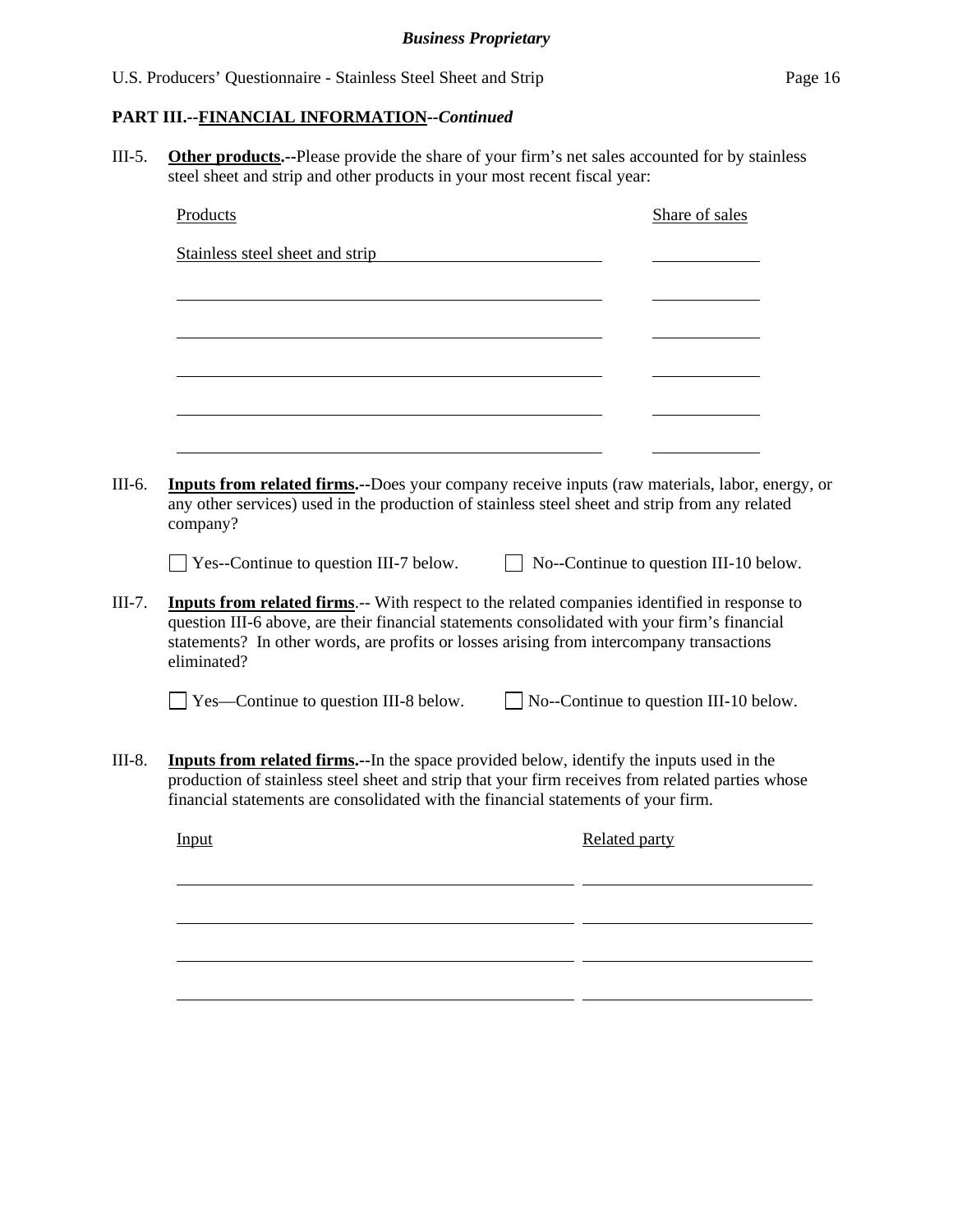III-9. **Inputs from related firms at cost**.--All intercompany profit on inputs purchased from related parties that is eliminated pursuant to formal financial statement consolidation should also be eliminated from the costs reported to the Commission in table III-11 (i.e., costs reported in table III-11, to the extent that they reflect inputs purchased from related parties, should only reflect the related party's cost and not include an associated profit component). Reasonable methods for determining and eliminating the associated profit on inputs purchased from related parties are acceptable.

 Has your firm complied with the Commission's instructions regarding costs associated with inputs purchased from related parties?



III-10. **Nonrecurring charges.--**For each annual period for which financial results are reported in question III-11, please indicate in the schedule below the specific nonrecurring charges, the particular expense/cost line items from question III-11 where the associated charges are included, a brief description of the charges, and the associated values (*in \$1,000*). Nonrecurring charges would include, but are not limited to, items such as asset write-offs and accelerated depreciation due to restructuring of the company's stainless steel sheet and strip operations.

|      | Fiscal years ended-- |  |  |  |  |  |
|------|----------------------|--|--|--|--|--|
| Item |                      |  |  |  |  |  |
| . .  |                      |  |  |  |  |  |
| 2.   |                      |  |  |  |  |  |
| 3.   |                      |  |  |  |  |  |
| -4.  |                      |  |  |  |  |  |
| -5.  |                      |  |  |  |  |  |
| 6.   |                      |  |  |  |  |  |
|      |                      |  |  |  |  |  |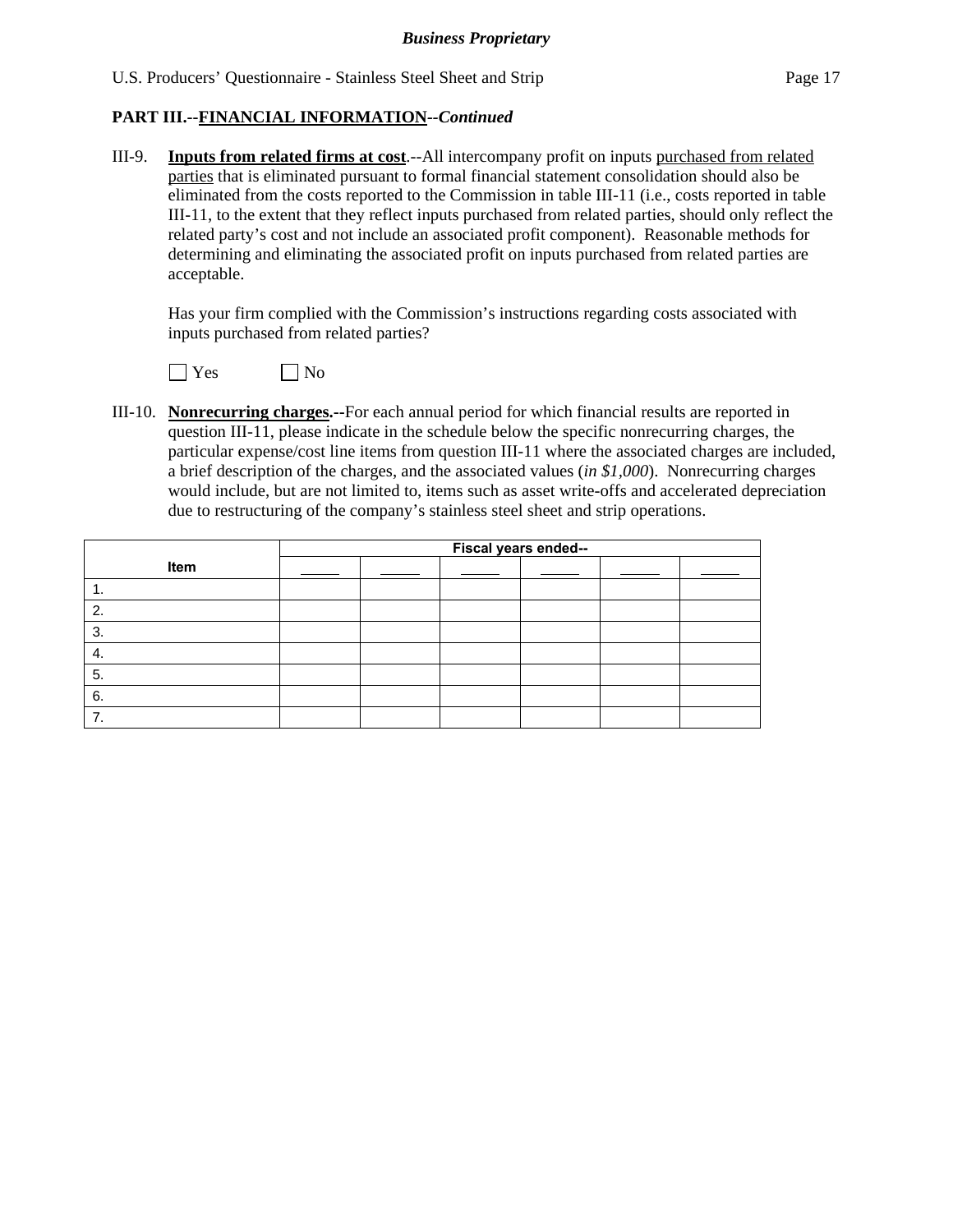III-11. **Operations on stainless steel sheet and strip**.--Report the revenue and related cost information requested below on the stainless steel sheet and strip operations of your U.S. establishment(s).<sup>1</sup> **Do not report resales of products. Note that internal consumption and transfers to related firms must be valued at fair market value and purchases from related firms must be at cost**. 2 Provide data for your six most recently completed fiscal years in chronological order from left to right. If your firm was involved in tolling operations (either as the toller or as the tollee) please contact Mary Klir at (202) 205-3247 before completing this section of the questionnaire.

| Quantity (in short tons) and value (in \$1,000)                                                          |  |  |  |  |  |  |
|----------------------------------------------------------------------------------------------------------|--|--|--|--|--|--|
| <b>Item</b>                                                                                              |  |  |  |  |  |  |
| Net sales quantities: <sup>3</sup>                                                                       |  |  |  |  |  |  |
| Commercial sales                                                                                         |  |  |  |  |  |  |
| Internal consumption                                                                                     |  |  |  |  |  |  |
| Transfers to related firms                                                                               |  |  |  |  |  |  |
| Total net sales quantities                                                                               |  |  |  |  |  |  |
| Net sales values: <sup>3</sup><br>Commercial sales                                                       |  |  |  |  |  |  |
| Internal consumption                                                                                     |  |  |  |  |  |  |
| Transfers to related firms                                                                               |  |  |  |  |  |  |
| Total net sales values                                                                                   |  |  |  |  |  |  |
| Cost of goods sold (COGS): <sup>4</sup><br>Raw materials                                                 |  |  |  |  |  |  |
| Direct labor                                                                                             |  |  |  |  |  |  |
| Other factory costs                                                                                      |  |  |  |  |  |  |
| <b>Total COGS</b>                                                                                        |  |  |  |  |  |  |
| Gross profit or (loss)                                                                                   |  |  |  |  |  |  |
| Selling, general, and administrative<br>(SG&A) expenses:                                                 |  |  |  |  |  |  |
| <b>Operating income (loss)</b>                                                                           |  |  |  |  |  |  |
| Other income and expenses:<br>Interest expense                                                           |  |  |  |  |  |  |
| All other expense items                                                                                  |  |  |  |  |  |  |
| Continued Dumping and Subsidy Offset<br>Act funds received <sup>5</sup>                                  |  |  |  |  |  |  |
| All other income items                                                                                   |  |  |  |  |  |  |
| All other income or expenses, net                                                                        |  |  |  |  |  |  |
| Net income or (loss) before income taxes                                                                 |  |  |  |  |  |  |
| Depreciation/amortization included above                                                                 |  |  |  |  |  |  |
| Include only sales (whether domestic or export) and costs related to your U.S. manufacturing operations. |  |  |  |  |  |  |

<sup>1</sup> Include only sales (whether domestic or export) and costs related to your U.S. manufacturing operations.<br><sup>2</sup> Please indicate the amount of profits or (losses) on inputs from related firms that were eliminated pursuant

2005 2006 2007 2008 2009 2010 .

 $3$  Less discounts, returns, allowances, and prepaid freight. The quantities and values should approximate the corresponding shipment quantities and values reported in Part II of this questionnaire.

COGS should include costs associated with internal consumption and transfers to related firms. 5

 Please report funds received under this act in the period(s) in which they were received. Do not report these funds as an offset to operating expenses.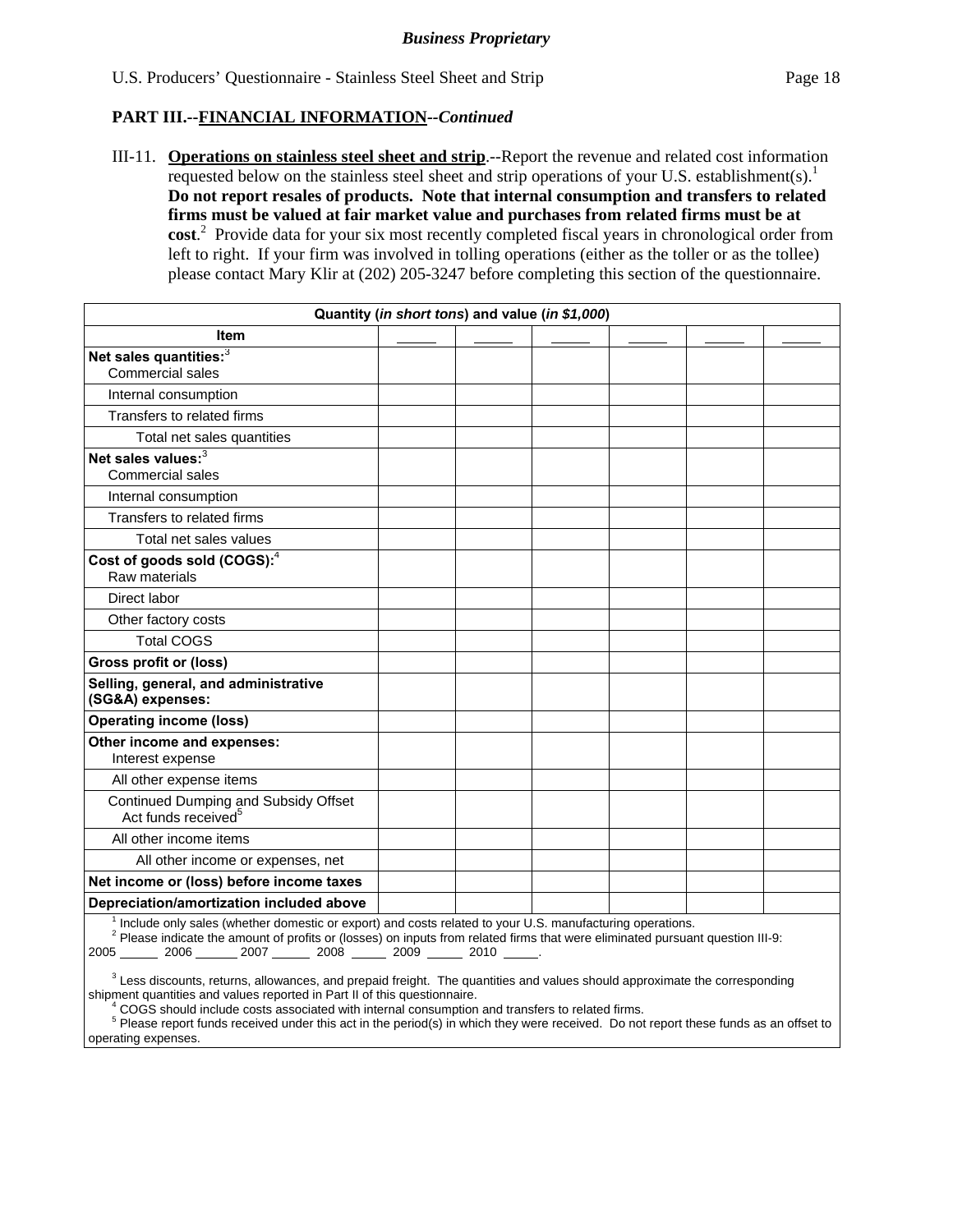III-12. **Asset values.--**Report the total assets associated with the production, warehousing, and sale of stainless steel sheet and strip. If your firm does not maintain some or all of the specific asset data in the normal course of business, please estimate it based upon some rational method (such as production, sales, or costs) that is consistent with your cost allocations in the previous question. Your finished goods inventory value should reconcile with the inventory quantity data reported in Part II. Provide data as of the end of your six most recently completed fiscal years in chronological order from left to right.

|                                                                                                                                        | Value (in \$1,000) |  |  |  |  |  |
|----------------------------------------------------------------------------------------------------------------------------------------|--------------------|--|--|--|--|--|
| <b>Item</b>                                                                                                                            |                    |  |  |  |  |  |
| <b>ASSETS</b> associated with the<br>production, warehousing, and sale of<br>product:<br>1. Current assets:<br>A. Cash and equivalents |                    |  |  |  |  |  |
| B. Accounts receivable, net                                                                                                            |                    |  |  |  |  |  |
| C. Inventories                                                                                                                         |                    |  |  |  |  |  |
| D. Other (describe:                                                                                                                    |                    |  |  |  |  |  |
| E. Total current assets (lines<br>1.A. through 1.D.)                                                                                   |                    |  |  |  |  |  |
| 2. Property, plant, and equipment<br>A. Original cost of property,<br>plant, and equipment                                             |                    |  |  |  |  |  |
| B. Less: Accumulated<br>depreciation                                                                                                   |                    |  |  |  |  |  |
| C. Equals: Book value of<br>property, plant, and<br>equipment                                                                          |                    |  |  |  |  |  |
| 3. Other (describe:                                                                                                                    |                    |  |  |  |  |  |
| 4. Total assets (lines 1.E., 2.C.,<br>and $3)$                                                                                         |                    |  |  |  |  |  |

III-13. **Capital expenditures and research and development expenses.--**Report your firm's capital expenditures and research and development expenses on stainless steel sheet and strip. Provide data as of the end of your six most recently completed fiscal years in chronological order from left to right.

|                      | Value ( <i>in \$1,000</i> ) |  |  |  |  |  |  |
|----------------------|-----------------------------|--|--|--|--|--|--|
| <b>Item</b>          |                             |  |  |  |  |  |  |
| Capital expenditures |                             |  |  |  |  |  |  |
| Research and         |                             |  |  |  |  |  |  |
| development expenses |                             |  |  |  |  |  |  |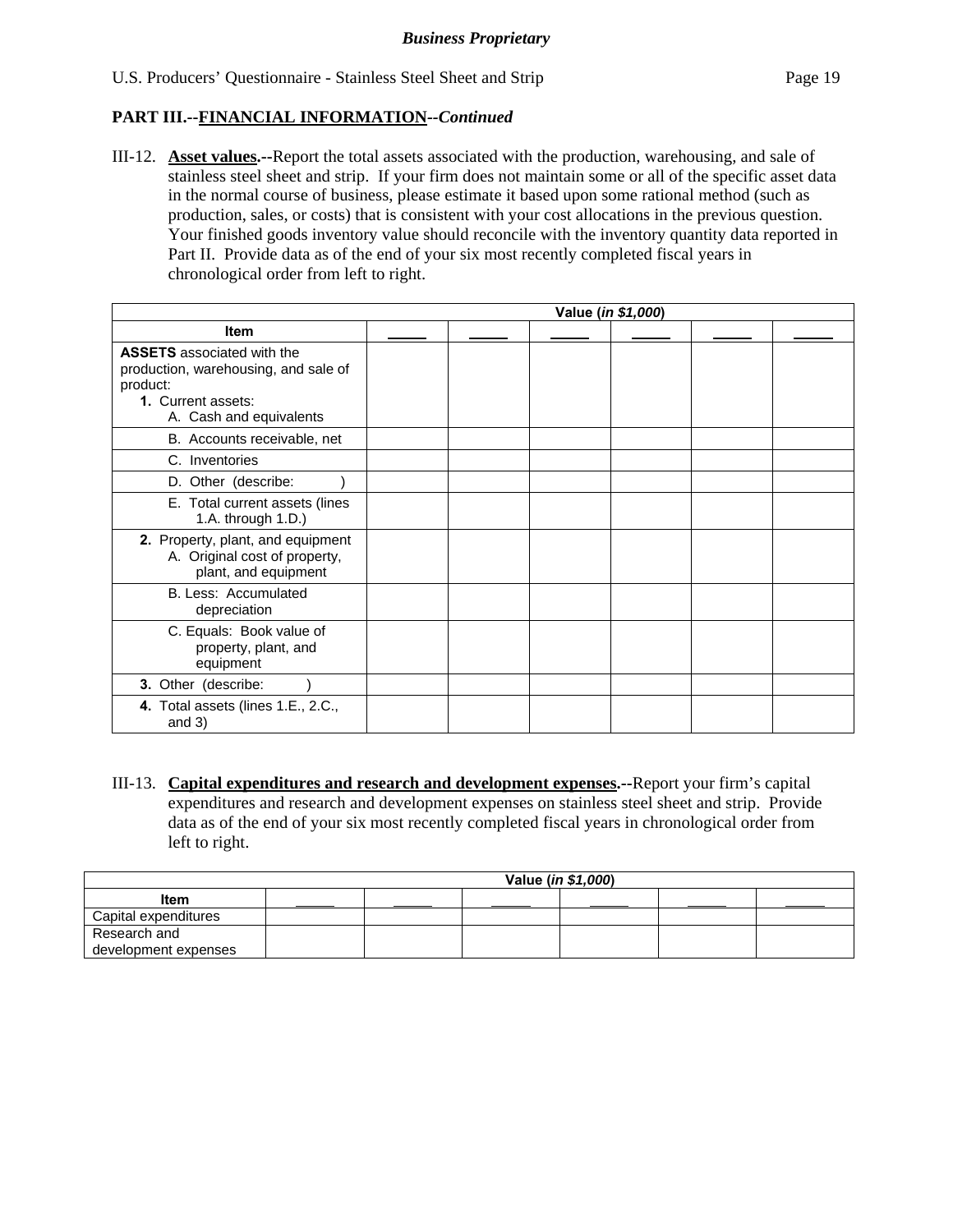#### U.S. Producers' Questionnaire – Stainless Steel Sheet and Strip Page 20

## **PART IV.--PRICING AND MARKET FACTORS**

Further information on this part of the questionnaire can be obtained from **Cindy Cohen** (202-205-3230, cindy.cohen@usitc.gov).

IV-1. Please identify the individual to be contacted regarding the confidential information requested in part IV.

Name and title:

Please indicate the manner by which Commission staff may contact the individual responsible for part IV with questions regarding the submitted confidential information.

| $\cdot$ $\cdot$<br>$\sim$<br>$ ma$ <sub>1</sub> . | $\mathbf{r}$<br>$\mu$ none: $\mu$<br>1 CK<br>- |
|---------------------------------------------------|------------------------------------------------|
| $\Gamma$ ax:                                      |                                                |

# **PRICE DATA**

This section requests quarterly quantity and value data, f.o.b. your U.S. point of shipment, for your commercial shipments to unrelated U.S. customers since 2005 of the following products produced by your firm.

*Product 1***.--AISI Grade 304, 0.075 inch nominal thickness (0.068-0.082 inch actual), width 48-60 inches, 2B finish.** 

*Product 2***.--AISI Grade 304, 0.029 inch nominal thickness (0.0291-0.032 inch actual), width 48-60 inches, 2B finish.** 

*Product 3***.--AISI Grade 430, 0.036 inch nominal thickness (0.032-0.040 inch actual), width 36-48 inches, bright-annealed (BA) or "Best Bright" finish.** 

*Product 4***.--AISI Grade 316L, 0.060 inch nominal thickness (0.054-0.066 inch actual), width 48-60 inches, 2B finish.** 

**Please note that total dollar values should be f.o.b., U.S. point of shipment and should not include U.S.-inland transportation costs. Total dollar values should reflect the** *final net* **amount paid to you (i.e., should be net of all deductions for discounts or rebates). See instruction booklet.**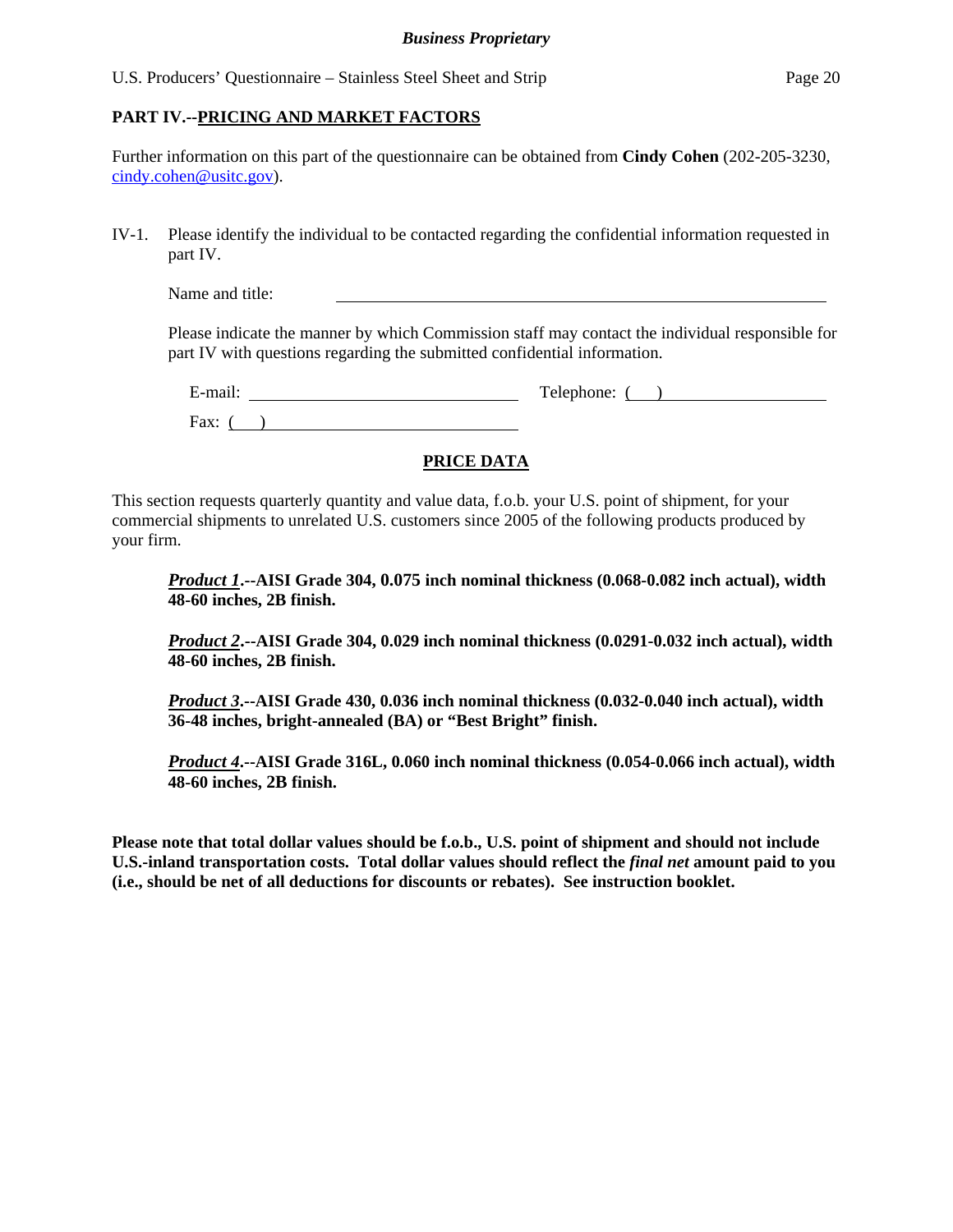IV-2. Pricing data.--Report below the quarterly price data<sup>1</sup> for pricing products<sup>2</sup> produced and sold by your firm.

|                           |                    | <b>Product 1</b>   |                    | <b>Product 2</b>   |                    | Product 3          | Product 4          |                    |
|---------------------------|--------------------|--------------------|--------------------|--------------------|--------------------|--------------------|--------------------|--------------------|
|                           | Quantity<br>(short | Value<br>(dollars) | Quantity<br>(short | Value<br>(dollars) | Quantity<br>(short | Value<br>(dollars) | Quantity<br>(short | Value<br>(dollars) |
| <b>Period of shipment</b> | tons)              |                    | tons)              |                    | tons)              |                    | tons)              |                    |
| 2005:                     |                    |                    |                    |                    |                    |                    |                    |                    |
| January-March             |                    |                    |                    |                    |                    |                    |                    |                    |
| April-June                |                    |                    |                    |                    |                    |                    |                    |                    |
| July-September            |                    |                    |                    |                    |                    |                    |                    |                    |
| October-December          |                    |                    |                    |                    |                    |                    |                    |                    |
| 2006:                     |                    |                    |                    |                    |                    |                    |                    |                    |
| January-March             |                    |                    |                    |                    |                    |                    |                    |                    |
| April-June                |                    |                    |                    |                    |                    |                    |                    |                    |
| July-September            |                    |                    |                    |                    |                    |                    |                    |                    |
| October-December          |                    |                    |                    |                    |                    |                    |                    |                    |
| 2007:                     |                    |                    |                    |                    |                    |                    |                    |                    |
| January-March             |                    |                    |                    |                    |                    |                    |                    |                    |
| April-June                |                    |                    |                    |                    |                    |                    |                    |                    |
| July-September            |                    |                    |                    |                    |                    |                    |                    |                    |
| October-December          |                    |                    |                    |                    |                    |                    |                    |                    |
| 2008:                     |                    |                    |                    |                    |                    |                    |                    |                    |
| January-March             |                    |                    |                    |                    |                    |                    |                    |                    |
| April-June                |                    |                    |                    |                    |                    |                    |                    |                    |
| July-September            |                    |                    |                    |                    |                    |                    |                    |                    |
| October-December          |                    |                    |                    |                    |                    |                    |                    |                    |
| 2009:                     |                    |                    |                    |                    |                    |                    |                    |                    |
| January-March             |                    |                    |                    |                    |                    |                    |                    |                    |
| April-June                |                    |                    |                    |                    |                    |                    |                    |                    |
| July-September            |                    |                    |                    |                    |                    |                    |                    |                    |
| October-December          |                    |                    |                    |                    |                    |                    |                    |                    |
| 2010:                     |                    |                    |                    |                    |                    |                    |                    |                    |
| January-March             |                    |                    |                    |                    |                    |                    |                    |                    |
| April-June                |                    |                    |                    |                    |                    |                    |                    |                    |
| July-September            |                    |                    |                    |                    |                    |                    |                    |                    |
| October-December          |                    |                    |                    |                    |                    |                    |                    |                    |

October-December 1 Net values (*i.e.*, gross sales values less all discounts, allowances, rebates, prepaid freight, and the value of returned goods),

f.o.b. your U.S. point of shipment.<br><sup>2</sup> Pricing product definitions are provided on the first page of Part IV.

**Note.--**If your product does not exactly meet the product specifications but is competitive with the specified product, provide a description of your product:

| Product 1:       |  |
|------------------|--|
| Product 2:       |  |
| Product 3:       |  |
| Product 4:<br>uu |  |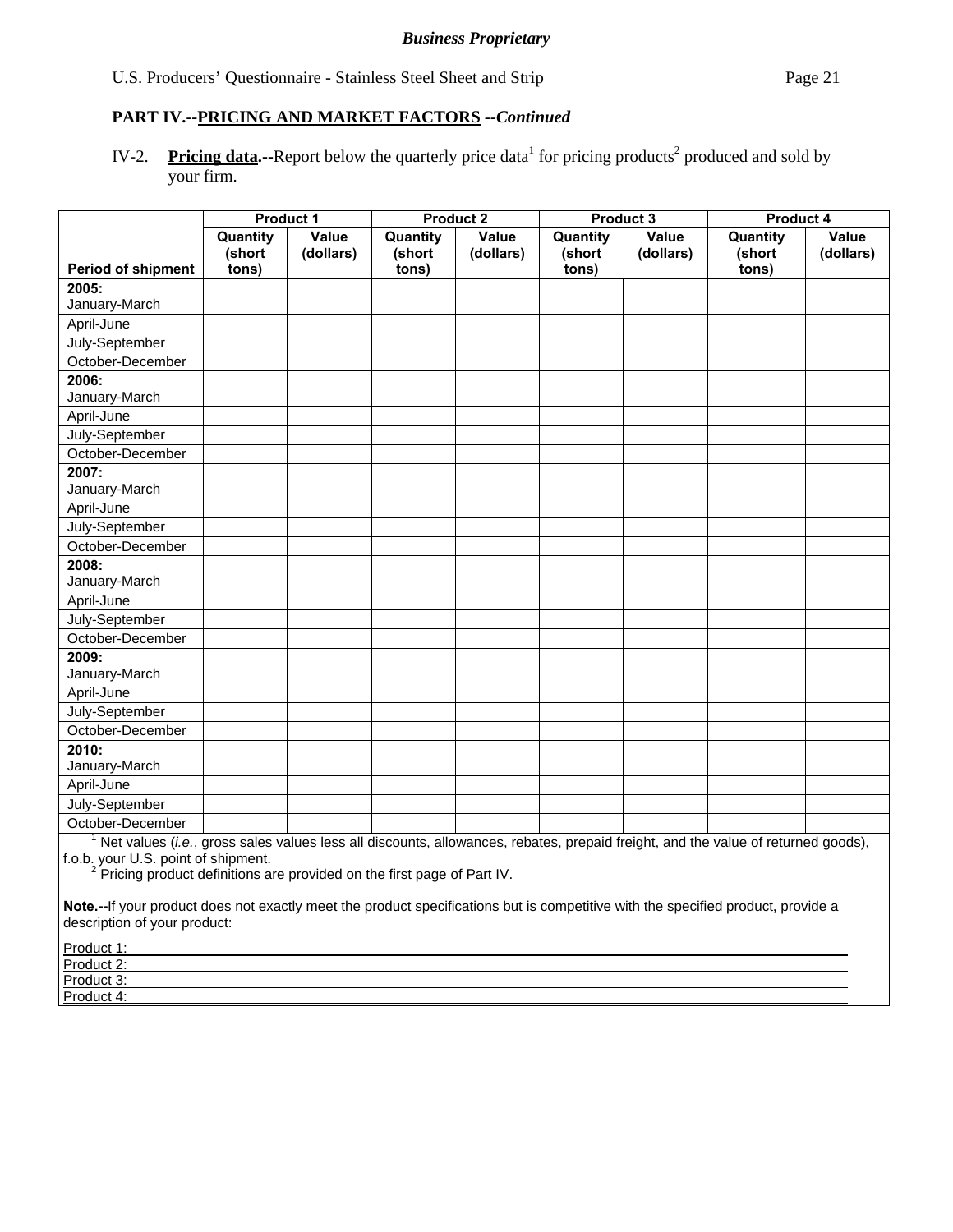| apply). | Contracts<br>Set price lists<br>Transaction by transaction                                                        |
|---------|-------------------------------------------------------------------------------------------------------------------|
|         |                                                                                                                   |
|         |                                                                                                                   |
|         | <b>Discount policy.</b> -- Please indicate and describe your firm's discount policies (check all that             |
|         | Quantity discounts<br>Annual total volume discounts<br>No discounts                                               |
|         | Other--Please describe:                                                                                           |
|         |                                                                                                                   |
|         |                                                                                                                   |
|         |                                                                                                                   |
|         | Surcharges.--                                                                                                     |
| (a)     | Since 2005, has your firm included surcharges on its invoices for any of the following<br>(check all that apply)? |
|         | Raw materials<br>Transportation Other:<br>$\Box$ Fuel<br>Energy                                                   |
| (b)     | How did your firm determine the surcharge(s) (e.g., which indices were used)?                                     |
| (c)     | Please describe how the surcharges have changed since 2005.                                                       |
|         |                                                                                                                   |
|         |                                                                                                                   |
|         |                                                                                                                   |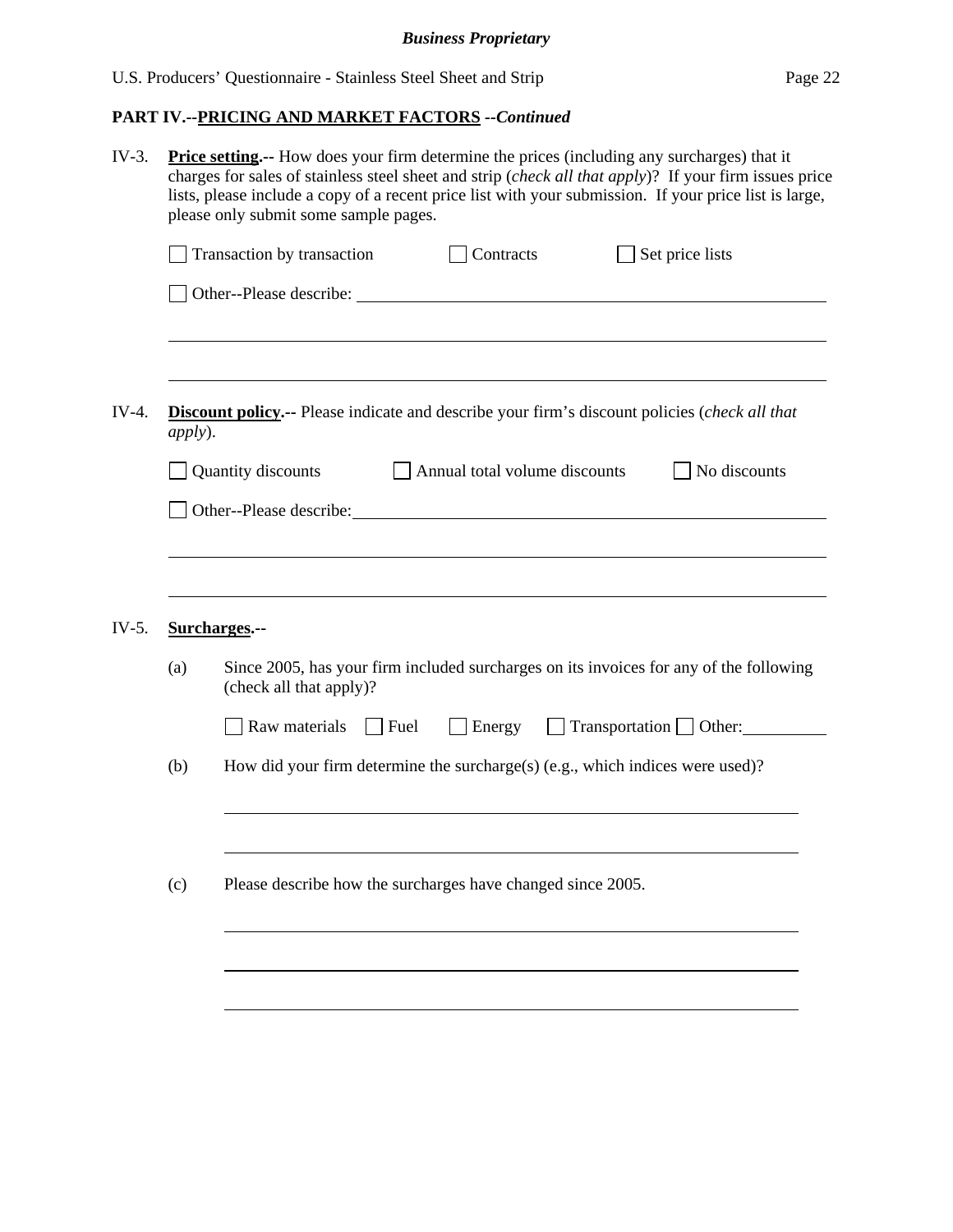#### IV-6. **Pricing terms for stainless steel sheet and strip.--**

- (a) What are your firm's typical sales terms for its U.S.-produced stainless steel sheet and strip (*e.g.*, 2/10 net 30 days)?
- (b) On what basis are your prices of domestic stainless steel sheet and strip usually quoted? (check one)

F.o.b.--Please specify point: Delivered

IV-7. **Contract versus spot.--**Approximately what share of your firm's sales of its U.S.-produced stainless steel sheet and strip in 2010 were on a (1) long-term contract basis (multiple deliveries for more than 12 months), (2) short-term contract basis (multiple deliveries up to and including 12 months), and (3) spot sales basis (for a single delivery)?

|       |     | Type of sale                                                                     | Share of sales (percent)                                                                               |
|-------|-----|----------------------------------------------------------------------------------|--------------------------------------------------------------------------------------------------------|
|       |     | Long-term contracts                                                              |                                                                                                        |
|       |     | Short-term contracts                                                             |                                                                                                        |
|       |     | Spot sales                                                                       |                                                                                                        |
| IV-8. |     | following questions with respect to provisions of a typical long-term contract.  | <b>Long-term contact provisions.</b> --If you sell on a long-term contract basis, please answer the    |
|       | (a) | What is the average duration of a contract?                                      |                                                                                                        |
|       | (b) | Can prices be renegotiated during the contract period?                           | Yes<br>N <sub>o</sub>                                                                                  |
|       | (c) | Does the contract fix quantity, price, or both? $\Box$ Quantity                  | $ $ Price<br><b>Both</b>                                                                               |
|       | (d) | Does the contract have a meet or release provision?                              | Yes<br>N <sub>o</sub>                                                                                  |
| IV-9. |     | following questions with respect to provisions of a typical short-term contract. | <b>Short-term contract provisions.--</b> If you sell on a short-term contract basis, please answer the |
|       | (a) |                                                                                  | What is the average duration of a contract?                                                            |
|       | (b) | Can prices be renegotiated during the contract period?                           | Yes<br>N <sub>o</sub>                                                                                  |
|       | (c) | Does the contract fix quantity, price, or both? $\Box$ Quantity                  | Price<br><b>Both</b>                                                                                   |
|       | (d) | Does the contract have a meet or release provision?                              | Yes<br>No                                                                                              |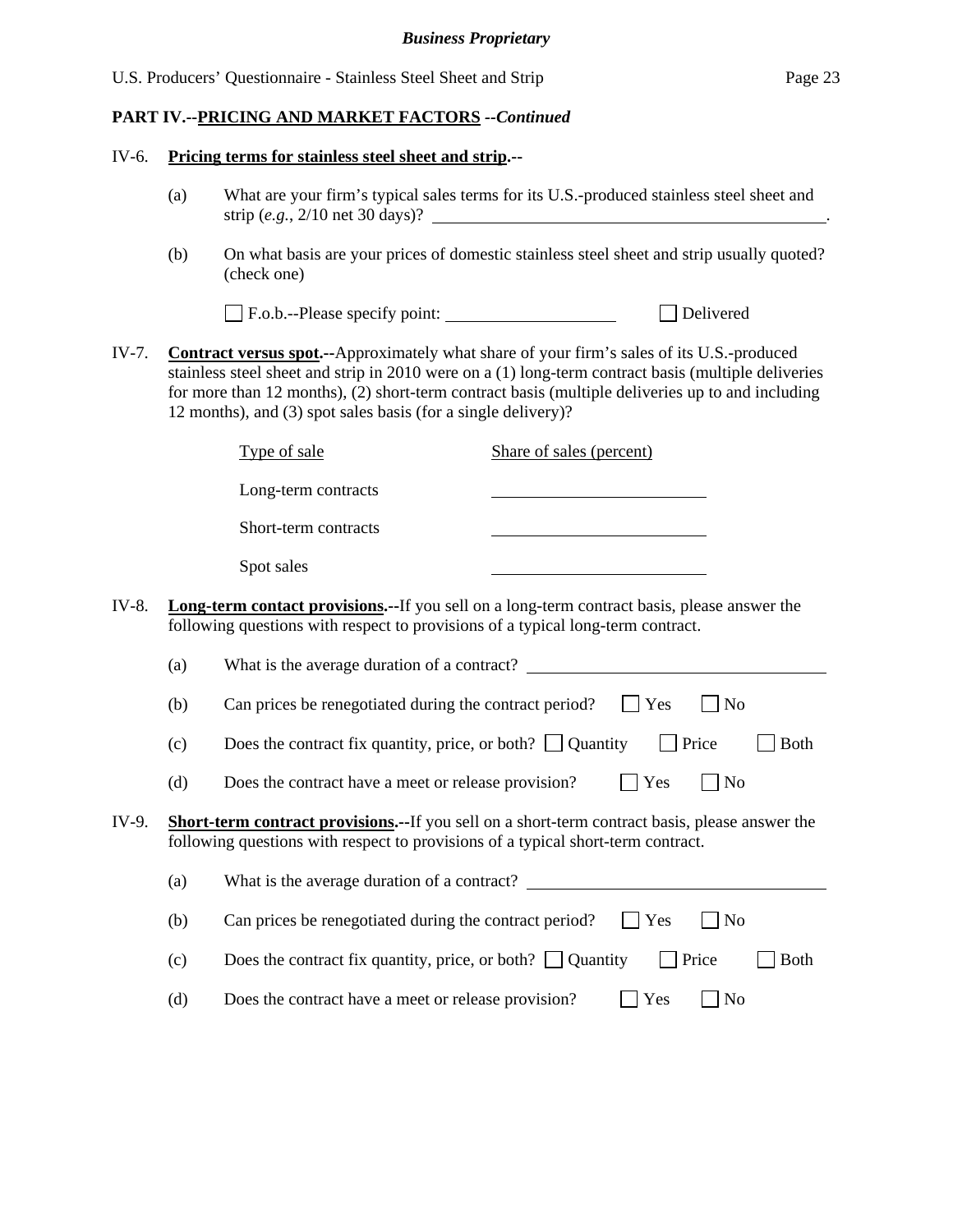IV-10. **Lead times.--**What is the average lead time between a customer's order and the date of delivery for your firm's sales of your U.S.-produced stainless steel sheet and strip?

| Source            | Share of sales in 2010 | Lead time |
|-------------------|------------------------|-----------|
| From inventory    |                        | days      |
| Produced to order |                        | days      |
| Total             | 100%                   |           |

#### IV-11. **Shipping information.--**

- (a) What is the approximate percentage of the total delivered cost of stainless steel sheet and strip that is accounted for by U.S. inland transportation costs? \_\_\_\_\_\_ percent.
- (b) Who generally arranges the transportation to your customers' locations? (check one)  $\Box$ Your firm or  $\Box$  purchaser
- (c) What proportion of your sales are delivered within 100 miles of your production facility? percent. Within 101 to  $1,000$  miles? percent. Over  $1,000$  miles? percent.
- IV-12. **Geographical shipments.--** What is the geographic market area in the United States served by your firm's stainless steel sheet and strip? (check all that apply)

| Geographic area                                                                                                         | $\sqrt{ }$ if applicable |
|-------------------------------------------------------------------------------------------------------------------------|--------------------------|
| <b>Northeast.</b> –CT, ME, MA, NH, NJ, NY, PA, RI, and VT.                                                              |                          |
| Midwest.-IL, IN, IA, KS, MI, MN, MO, NE, ND, OH, SD, and WI.                                                            |                          |
| <b>Southeast.–AL, DE, DC, FL, GA, KY, MD, MS, NC, SC, TN, VA, and WV.</b>                                               |                          |
| <b>Central Southwest.–AR, LA, OK, and TX.</b>                                                                           |                          |
| <b>Mountains.-AZ, CO, ID, MT, NV, NM, UT, and WY.</b>                                                                   |                          |
| <b>Pacific Coast.–CA, OR, and WA.</b>                                                                                   |                          |
| <b>Other</b> - All other markets in the United States not previously listed, including AK, HI,<br>PR, VI, among others. |                          |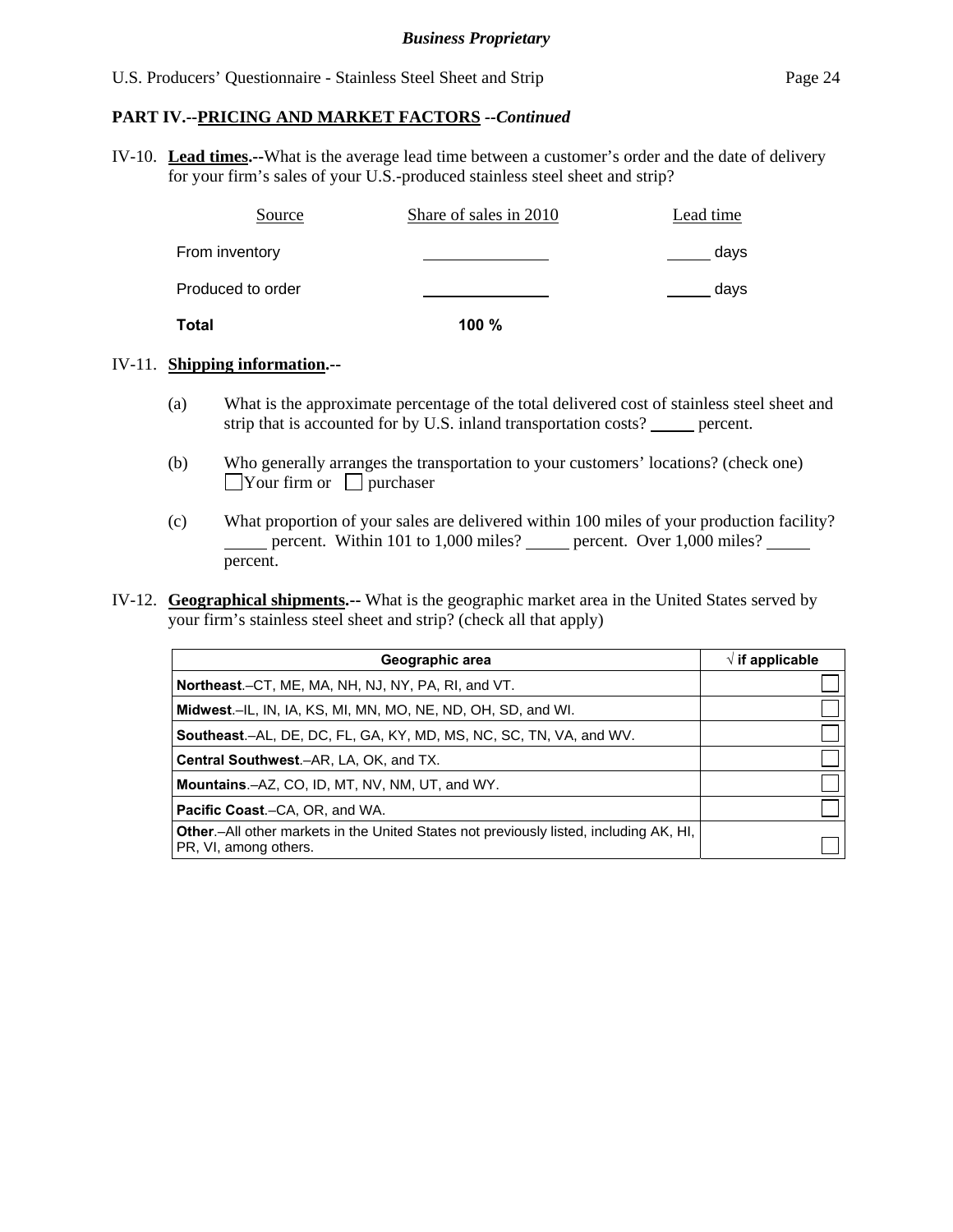IV-13. **End uses.--**List the end uses of the stainless steel sheet and strip that you produce. For each enduse product, please report the percentage of the total cost that is accounted for by stainless steel sheet and strip and by other inputs.

|                     | Share of cost of this product accounted for by      |                                  |       |
|---------------------|-----------------------------------------------------|----------------------------------|-------|
| Product(s) produced | <b>Stainless steel sheet</b><br>and strip (percent) | <b>Other inputs</b><br>(percent) | Total |
|                     |                                                     |                                  | 100%  |
|                     |                                                     |                                  | 100%  |
| -3.                 |                                                     |                                  | 100%  |
|                     |                                                     |                                  | 100%  |

IV-14. **Changes in end uses.--**Have there been any changes in the end uses of stainless steel sheet and strip since 2005?

 $\neg$  No  $\neg$  Yes--Please describe.

 $\overline{a}$ 

 $\overline{a}$ 

- IV-15. **Anticipated changes in end uses.--**Do you anticipate any changes in terms of the end uses of stainless steel sheet and strip in the future?
	- No Yes--Please describe and identify the time period.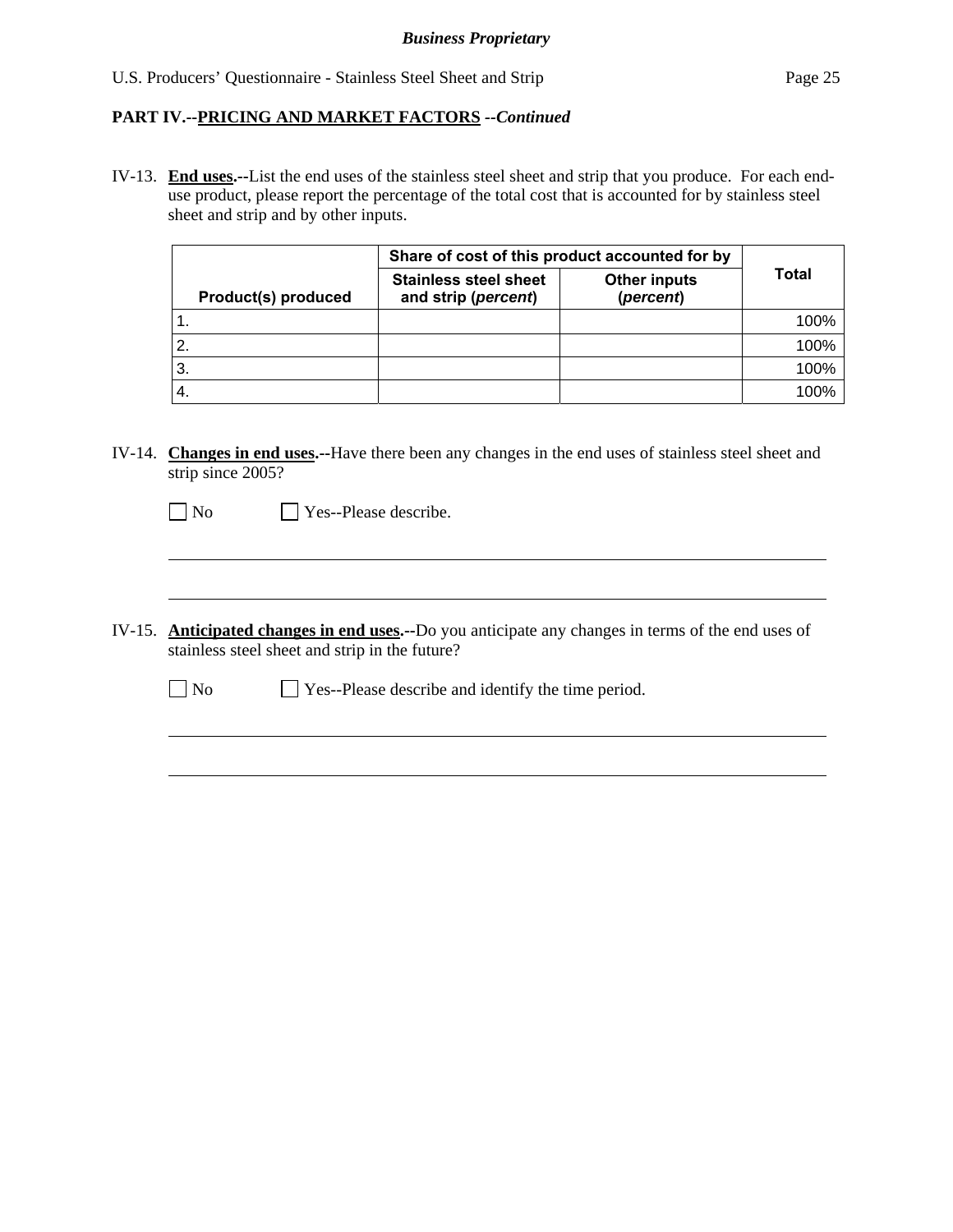# U.S. Producers' Questionnaire - Stainless Steel Sheet and Strip Page 26

## **PART IV.--PRICING AND MARKET FACTORS** *--Continued*

IV-16. **Substitutes.--**Are there any nonsubject products that may be substituted for stainless steel sheet and strip?

 $\overline{a}$ 

 $\overline{a}$ 

 $\Box$  Yes--Please fill in the following table.

| <b>Substitute product</b> | <b>Description of applications</b><br>and end uses in which this<br>substitute can be used | Have changes in the prices of this<br>substitute affected the price of stainless<br>steel sheet and strip since January 1,<br>2005? |
|---------------------------|--------------------------------------------------------------------------------------------|-------------------------------------------------------------------------------------------------------------------------------------|
| $\mathbf 1$ .             |                                                                                            | $\neg$ No $\neg$ Yes<br>Please explain.                                                                                             |
| 2.                        |                                                                                            | $\Box$ No $\Box$ Yes<br>Please explain.                                                                                             |
| 3.                        |                                                                                            | $\neg$ No $\neg$ Yes<br>Please explain.                                                                                             |

IV-17. **Changes in substitutes.--**Have there been any changes in the number or types of products that can be substituted for stainless steel sheet and strip since 2005?

| $\Box$ No | $\Box$ Yes--Please explain. |
|-----------|-----------------------------|

- IV-18. **Anticipated changes in substitutes.--**Do you anticipate any changes in terms of the substitutability of other products for stainless steel sheet and strip in the future?
	- No Pes--Please describe.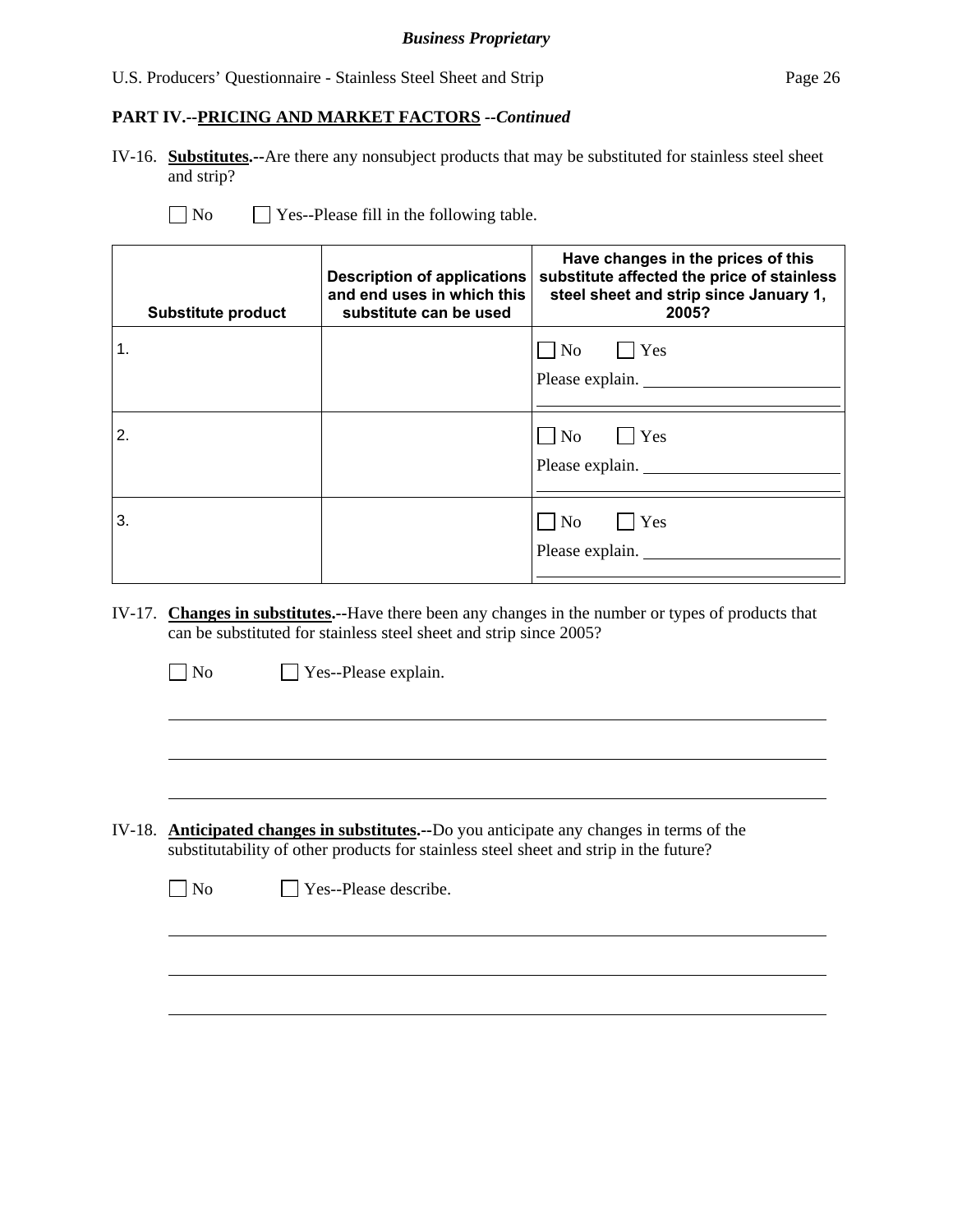#### IV-19. **Raw materials.**

 $\overline{a}$ 

 $\overline{a}$ 

(a) List the three most important raw materials used by your firm in the production of stainless steel sheet and strip and the percentage of your total cost of production (including labor, overhead and other costs) of stainless steel sheet and strip for which each accounts.

| Raw material | Percentage of total cost of stainless<br>steel sheet and strip production |
|--------------|---------------------------------------------------------------------------|
|              |                                                                           |
|              |                                                                           |
|              |                                                                           |

(b) Have there been any changes in the types of raw materials used by your firm since 2005?

| $\vert$ No | $\Box$ Yes—Please explain. |  |
|------------|----------------------------|--|
|            |                            |  |

- (c) Have changes in the prices of raw materials affected your firm's selling prices for stainless steel sheet and strip since 2005?
	- $\Box$  No  $\Box$  Yes--Please fill in the following table.

| Raw material | How have changes in prices affected your selling prices? |
|--------------|----------------------------------------------------------|
|              |                                                          |
|              |                                                          |
|              |                                                          |
|              |                                                          |

(d) Do you anticipate changes in your raw material costs in the foreseeable future?

| $\Box$ No | $\Box$ Yes—Please explain. |
|-----------|----------------------------|
|           |                            |

(e) For your three most important raw materials used in stainless steel sheet and strip, please fill in the following table.

| Raw material | contract<br>(days) | Length of   Has the contract<br>length changed<br>since $2005$ ? | If yes, what effect has it had on your<br>purchases of these raw materials<br>(including, availability of material, price<br>levels, etc.)? |
|--------------|--------------------|------------------------------------------------------------------|---------------------------------------------------------------------------------------------------------------------------------------------|
|              |                    | Yes<br>N <sub>0</sub>                                            |                                                                                                                                             |
|              |                    | Yes<br>No                                                        |                                                                                                                                             |
|              |                    | Yes<br>N <sub>0</sub>                                            |                                                                                                                                             |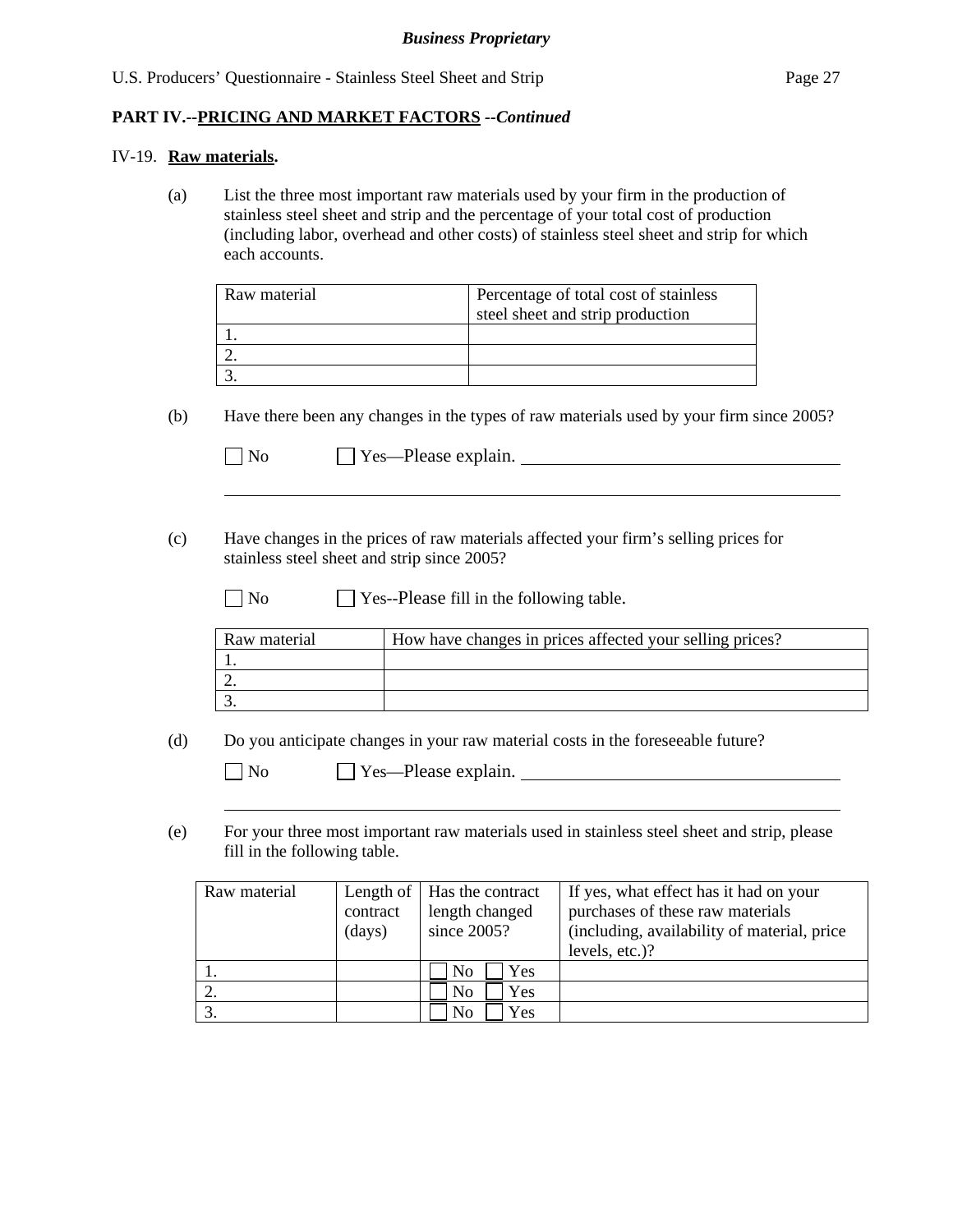| IV-20. Changes in factors affecting supply.--Have any changes occurred in any factors other than raw<br>materials affecting supply (e.g., safeguard or other trade actions; changes in availability or prices<br>of energy or labor; transportation conditions; production capacity and/or methods of production;<br>technology; export markets; or alternative production opportunities) that affected the availability<br>of U.S.-produced stainless steel sheet and strip in the U.S. market since 2005? |                                                                                                                                                                                                                                                                                                                                                                                        |  |  |  |
|-------------------------------------------------------------------------------------------------------------------------------------------------------------------------------------------------------------------------------------------------------------------------------------------------------------------------------------------------------------------------------------------------------------------------------------------------------------------------------------------------------------|----------------------------------------------------------------------------------------------------------------------------------------------------------------------------------------------------------------------------------------------------------------------------------------------------------------------------------------------------------------------------------------|--|--|--|
| No                                                                                                                                                                                                                                                                                                                                                                                                                                                                                                          | $\Box$ Yes--Please note the factors that changed, the time period(s), and the impact<br>such changes had on your shipment volumes and prices.                                                                                                                                                                                                                                          |  |  |  |
|                                                                                                                                                                                                                                                                                                                                                                                                                                                                                                             | IV-21. Availability of supply (U.S.-produced).--                                                                                                                                                                                                                                                                                                                                       |  |  |  |
| (a)                                                                                                                                                                                                                                                                                                                                                                                                                                                                                                         | Do you anticipate any changes in terms of the availability of U.S.-produced stainless steel                                                                                                                                                                                                                                                                                            |  |  |  |
|                                                                                                                                                                                                                                                                                                                                                                                                                                                                                                             | sheet and strip in the U.S. market in the future?                                                                                                                                                                                                                                                                                                                                      |  |  |  |
|                                                                                                                                                                                                                                                                                                                                                                                                                                                                                                             | No change<br>Increase<br>Decrease                                                                                                                                                                                                                                                                                                                                                      |  |  |  |
| (b)                                                                                                                                                                                                                                                                                                                                                                                                                                                                                                         | If you anticipate changes in supply, please explain.                                                                                                                                                                                                                                                                                                                                   |  |  |  |
|                                                                                                                                                                                                                                                                                                                                                                                                                                                                                                             |                                                                                                                                                                                                                                                                                                                                                                                        |  |  |  |
|                                                                                                                                                                                                                                                                                                                                                                                                                                                                                                             | IV-22. <b>Allocation.</b> --Has your firm refused, declined, or been unable to supply stainless steel sheet and<br>strip since 2005? (Examples include placing customers on allocation or "controlled order entry,"<br>declining to accept new customers or renew existing customers, delivering less than the quantity<br>promised, unable to meet timely shipment commitments, etc.) |  |  |  |
| $\rm No$                                                                                                                                                                                                                                                                                                                                                                                                                                                                                                    | Yes--Please note and document the time period(s) (i.e., month and year),<br>country of origin, and the customer involved; and the amount and<br>type of product involved.                                                                                                                                                                                                              |  |  |  |
|                                                                                                                                                                                                                                                                                                                                                                                                                                                                                                             |                                                                                                                                                                                                                                                                                                                                                                                        |  |  |  |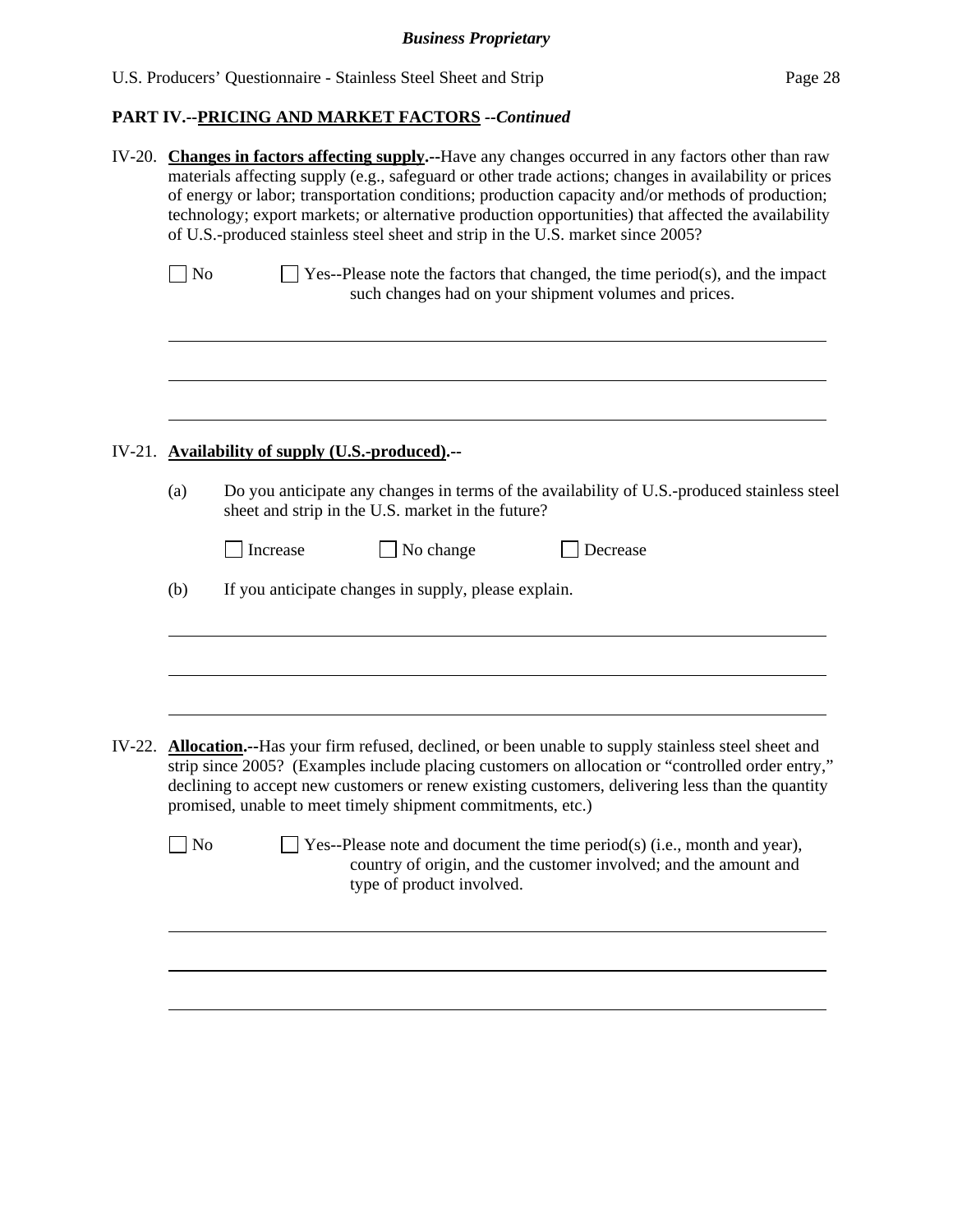# *Business Proprietary*

|        | IV-23. Availability of supply (nonsubject).--Has the availability of NONSUBJECT stainless steel sheet<br>and strip (i.e., stainless steel sheet and strip imported from countries other than Germany, Italy,<br>Japan, Korea, Mexico, and Taiwan) changed since 2005?                                                                     |  |  |  |  |
|--------|-------------------------------------------------------------------------------------------------------------------------------------------------------------------------------------------------------------------------------------------------------------------------------------------------------------------------------------------|--|--|--|--|
|        | $\log$<br>Yes--Please explain.                                                                                                                                                                                                                                                                                                            |  |  |  |  |
| IV-24. | <b>Export constraints.</b> ---Describe how easily your firm can shift its sales of stainless steel sheet and                                                                                                                                                                                                                              |  |  |  |  |
|        | strip between the U.S. market and alternative country markets. In your discussion, please<br>describe any contracts, other sales arrangements, or other constraints that would prevent or retard<br>your firm from shifting stainless steel sheet and strip between the U.S. and alternative country<br>markets within a 12-month period. |  |  |  |  |
|        |                                                                                                                                                                                                                                                                                                                                           |  |  |  |  |
|        | IV-25. Foreign contracts.--Do you have existing contracts for stainless steel sheet and strip with subject<br>foreign producers?                                                                                                                                                                                                          |  |  |  |  |
|        | $\Box$ No<br>Yes-- Please describe the duration of such contracts and when they are set to<br>expire.                                                                                                                                                                                                                                     |  |  |  |  |
|        |                                                                                                                                                                                                                                                                                                                                           |  |  |  |  |
|        | IV-26. Product changes.--Have there been any significant changes in the product range, product mix, or<br>marketing of stainless steel sheet and strip since 2005?                                                                                                                                                                        |  |  |  |  |
|        | $\Box$ No<br>Yes--Please describe and quantify if possible.                                                                                                                                                                                                                                                                               |  |  |  |  |
|        |                                                                                                                                                                                                                                                                                                                                           |  |  |  |  |
|        |                                                                                                                                                                                                                                                                                                                                           |  |  |  |  |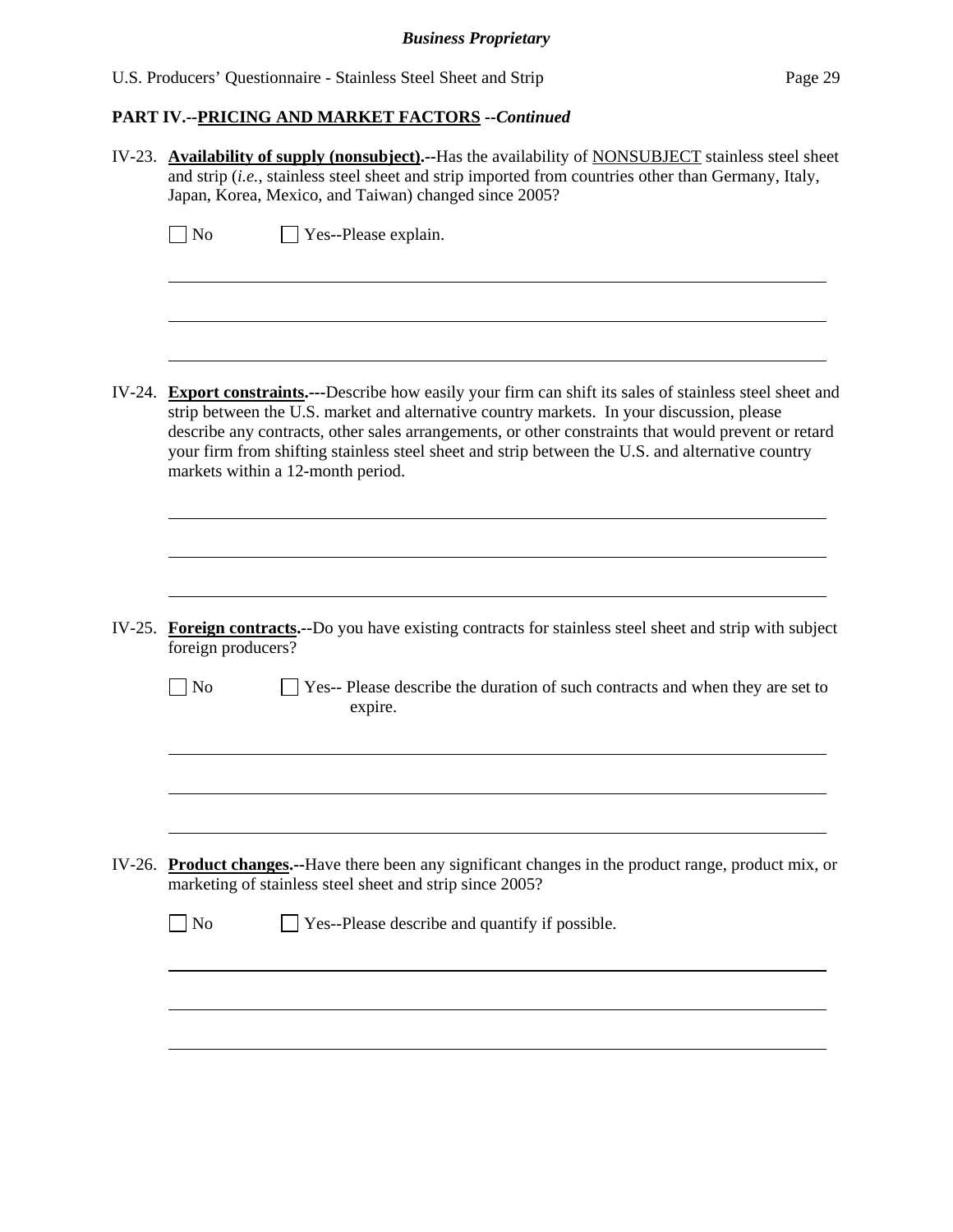| IV-27. | <b>Anticipated product changes.</b> --Do you anticipate any changes in terms of the product range,<br>product mix, or marketing of stainless steel sheet and strip in the future? |           |                                                                                                                                               |           |                                                                                                                                                                                         |  |
|--------|-----------------------------------------------------------------------------------------------------------------------------------------------------------------------------------|-----------|-----------------------------------------------------------------------------------------------------------------------------------------------|-----------|-----------------------------------------------------------------------------------------------------------------------------------------------------------------------------------------|--|
|        | $ $ No                                                                                                                                                                            |           | Yes--Please identify, including the time period.                                                                                              |           |                                                                                                                                                                                         |  |
| IV-28. | <b>Demand trends.--</b>                                                                                                                                                           |           |                                                                                                                                               |           |                                                                                                                                                                                         |  |
|        | (a)                                                                                                                                                                               |           | since January 1, 2005? What principal factors affect changes in demand?                                                                       |           | How has the demand within the United States for stainless steel sheet and strip changed                                                                                                 |  |
|        |                                                                                                                                                                                   | Increased | No Change                                                                                                                                     | Decreased | Fluctuated                                                                                                                                                                              |  |
|        | (b)                                                                                                                                                                               |           | How has the demand outside the United States (if known) for stainless steel sheet and<br>or developed v. developing markets), please specify. |           | strip changed since January 1, 2005? What principal factors affect changes in demand?<br>If your answer differs for specific markets outside the United States (i.e., specific regions, |  |
|        |                                                                                                                                                                                   | Increased | No Change                                                                                                                                     | Decreased | Fluctuated                                                                                                                                                                              |  |
|        |                                                                                                                                                                                   |           |                                                                                                                                               |           |                                                                                                                                                                                         |  |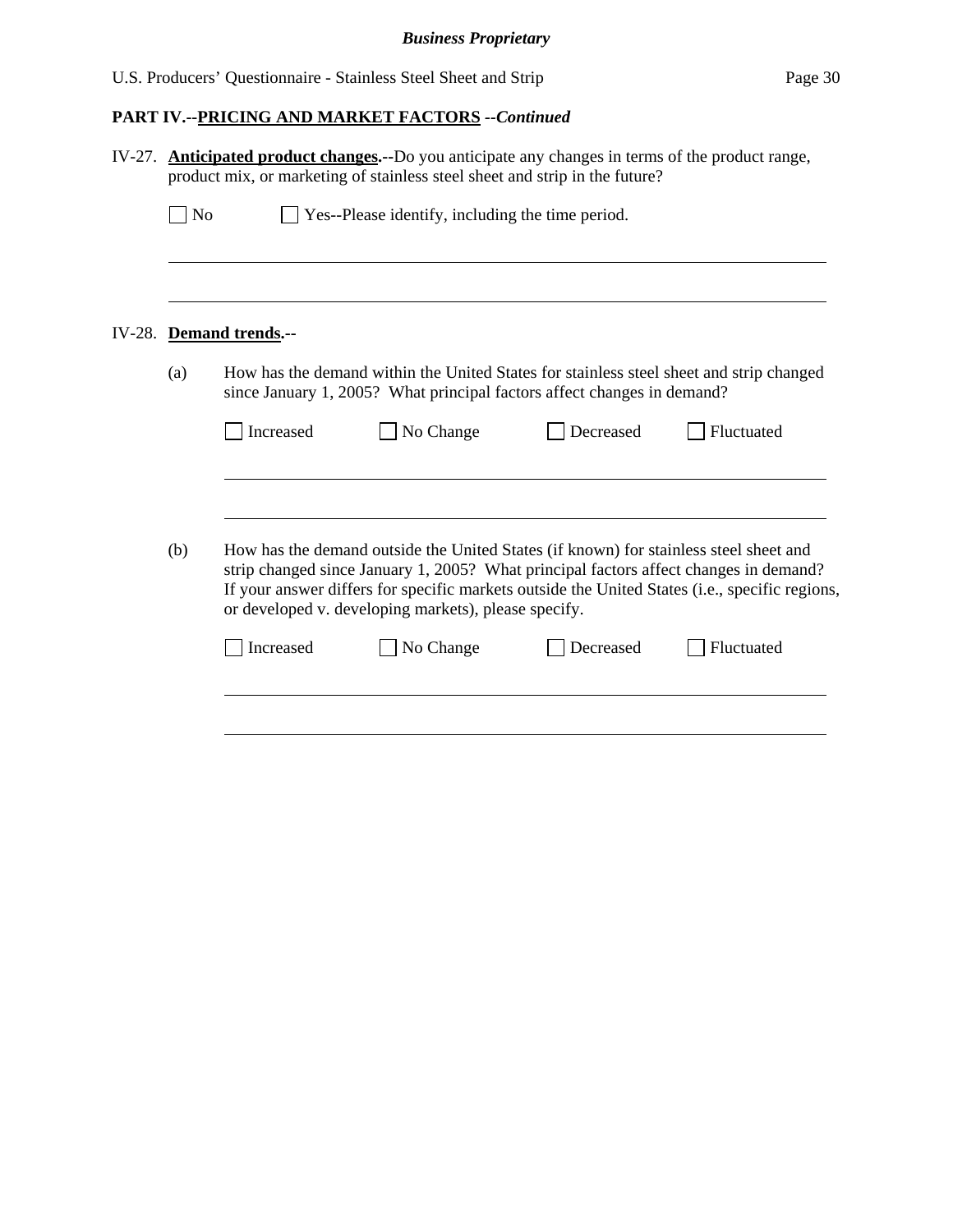|  | IV-29. Anticipated demand trends.-                                                                                                                                                                                                                 |                          |                                                                                                                                                                                |          |                                                                                                                                                                                            |  |
|--|----------------------------------------------------------------------------------------------------------------------------------------------------------------------------------------------------------------------------------------------------|--------------------------|--------------------------------------------------------------------------------------------------------------------------------------------------------------------------------|----------|--------------------------------------------------------------------------------------------------------------------------------------------------------------------------------------------|--|
|  | (a)                                                                                                                                                                                                                                                |                          | How do you anticipate demand will change within the United States for stainless steel<br>sheet and strip in 2011 and 2012? What principal factors are likely to affect demand? |          |                                                                                                                                                                                            |  |
|  |                                                                                                                                                                                                                                                    | Increase                 | No Change                                                                                                                                                                      | Decrease | Fluctuate                                                                                                                                                                                  |  |
|  |                                                                                                                                                                                                                                                    |                          |                                                                                                                                                                                |          |                                                                                                                                                                                            |  |
|  |                                                                                                                                                                                                                                                    |                          |                                                                                                                                                                                |          |                                                                                                                                                                                            |  |
|  | (b)                                                                                                                                                                                                                                                |                          | How do you anticipate demand will change outside the United States for stainless steel<br>or developed v. developing markets), please specify.                                 |          | sheet and strip to in 2011 and 2012? What principal factors are likely to affect demand?<br>If your answer differs for specific markets outside the United States (i.e., specific regions, |  |
|  |                                                                                                                                                                                                                                                    | Increase                 | No Change                                                                                                                                                                      | Decrease | Fluctuate                                                                                                                                                                                  |  |
|  |                                                                                                                                                                                                                                                    |                          |                                                                                                                                                                                |          |                                                                                                                                                                                            |  |
|  |                                                                                                                                                                                                                                                    |                          |                                                                                                                                                                                |          |                                                                                                                                                                                            |  |
|  |                                                                                                                                                                                                                                                    | IV-30. Business cycles.- |                                                                                                                                                                                |          |                                                                                                                                                                                            |  |
|  | (a) Is the stainless steel sheet and strip market subject to business cycles or conditions of<br>competition other than the changes in the overall economy?<br>Yes-- Please explain and estimate the duration of any such cycle.<br>N <sub>o</sub> |                          |                                                                                                                                                                                |          |                                                                                                                                                                                            |  |
|  |                                                                                                                                                                                                                                                    |                          |                                                                                                                                                                                |          |                                                                                                                                                                                            |  |
|  |                                                                                                                                                                                                                                                    |                          |                                                                                                                                                                                |          |                                                                                                                                                                                            |  |
|  | (b) Have the business cycles or conditions of competition for stainless steel sheet and strip                                                                                                                                                      |                          |                                                                                                                                                                                |          |                                                                                                                                                                                            |  |
|  | $\sqrt{\phantom{a}}$ No<br>Yes-- Please describe any such change.                                                                                                                                                                                  |                          |                                                                                                                                                                                |          |                                                                                                                                                                                            |  |
|  |                                                                                                                                                                                                                                                    |                          |                                                                                                                                                                                |          |                                                                                                                                                                                            |  |
|  |                                                                                                                                                                                                                                                    |                          |                                                                                                                                                                                |          |                                                                                                                                                                                            |  |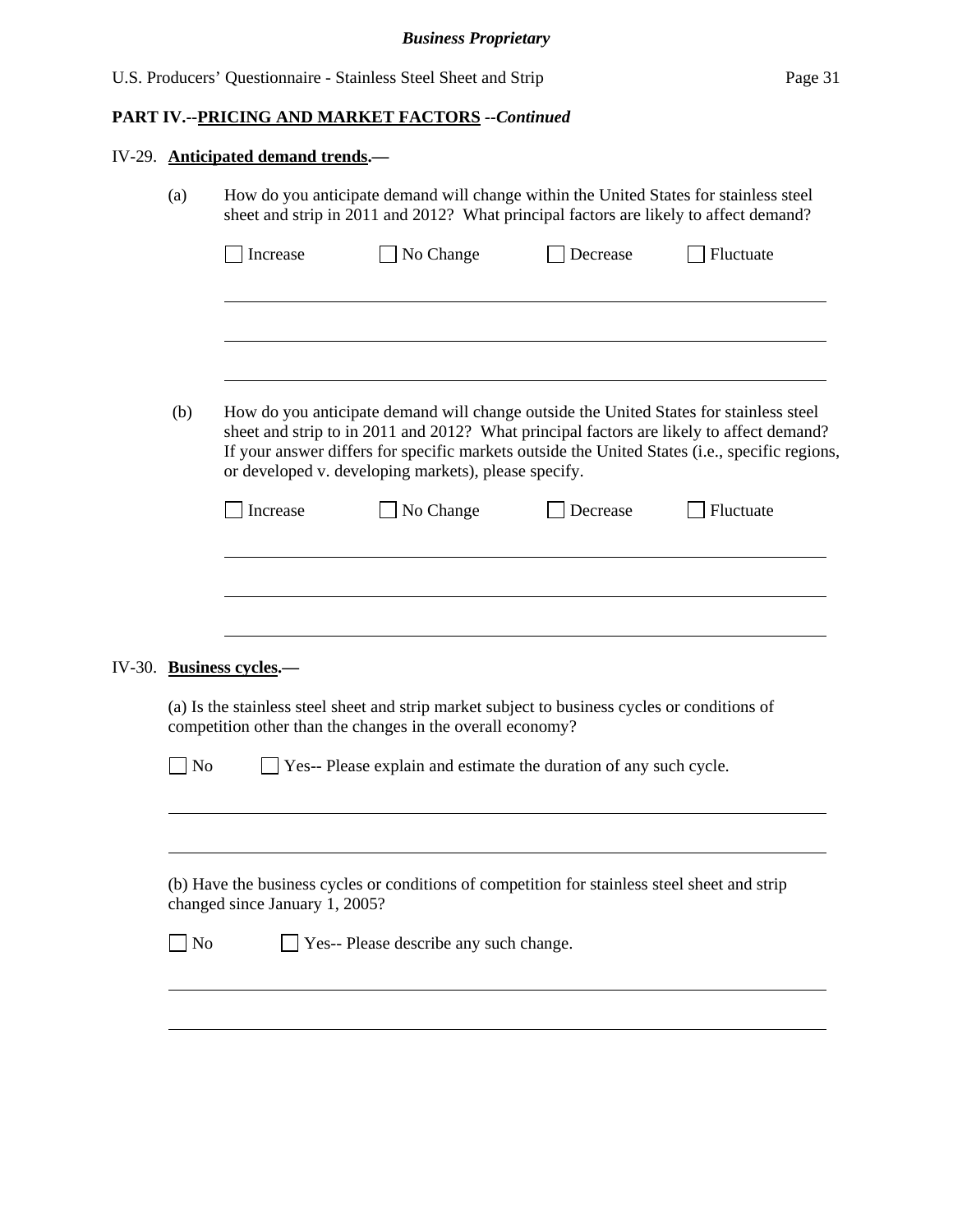# IV-31. **Price comparisons.—**

|        |                | (b) Do U.S. market prices of stainless steel sheet and strip vary by region in the United States?                                                                                                                                                                                                                                                      |
|--------|----------------|--------------------------------------------------------------------------------------------------------------------------------------------------------------------------------------------------------------------------------------------------------------------------------------------------------------------------------------------------------|
|        | N <sub>o</sub> | $\Box$ Yes—Please report time periods and regions for any price comparisons (e.g.,<br>do prices across regions move in tandem or separately, is there a region that is<br>typically more/less expensive than others and why, etc.).                                                                                                                    |
|        |                |                                                                                                                                                                                                                                                                                                                                                        |
|        |                |                                                                                                                                                                                                                                                                                                                                                        |
|        |                | <b>Market studies.</b> --Please provide as a separate attachment to this request any studies, surveys, etc.<br>that you are aware of that quantify and/or otherwise discuss stainless steel sheet and strip supply                                                                                                                                     |
| IV-32. |                | (including production capacity and capacity utilization) and demand in (1) the United States, (2)<br>each of the other major producing/consuming countries, including Germany, Italy, Japan, Korea,<br>Mexico, and Taiwan, and (3) the world as a whole. Of particular interest is such data from 2005<br>to the present and forecasts for the future. |
| IV-33. |                | <b>Barriers to trade.--</b> Are your exports of stainless steel sheet and strip subject to any tariff or non-<br>tariff barriers to trade in other countries?                                                                                                                                                                                          |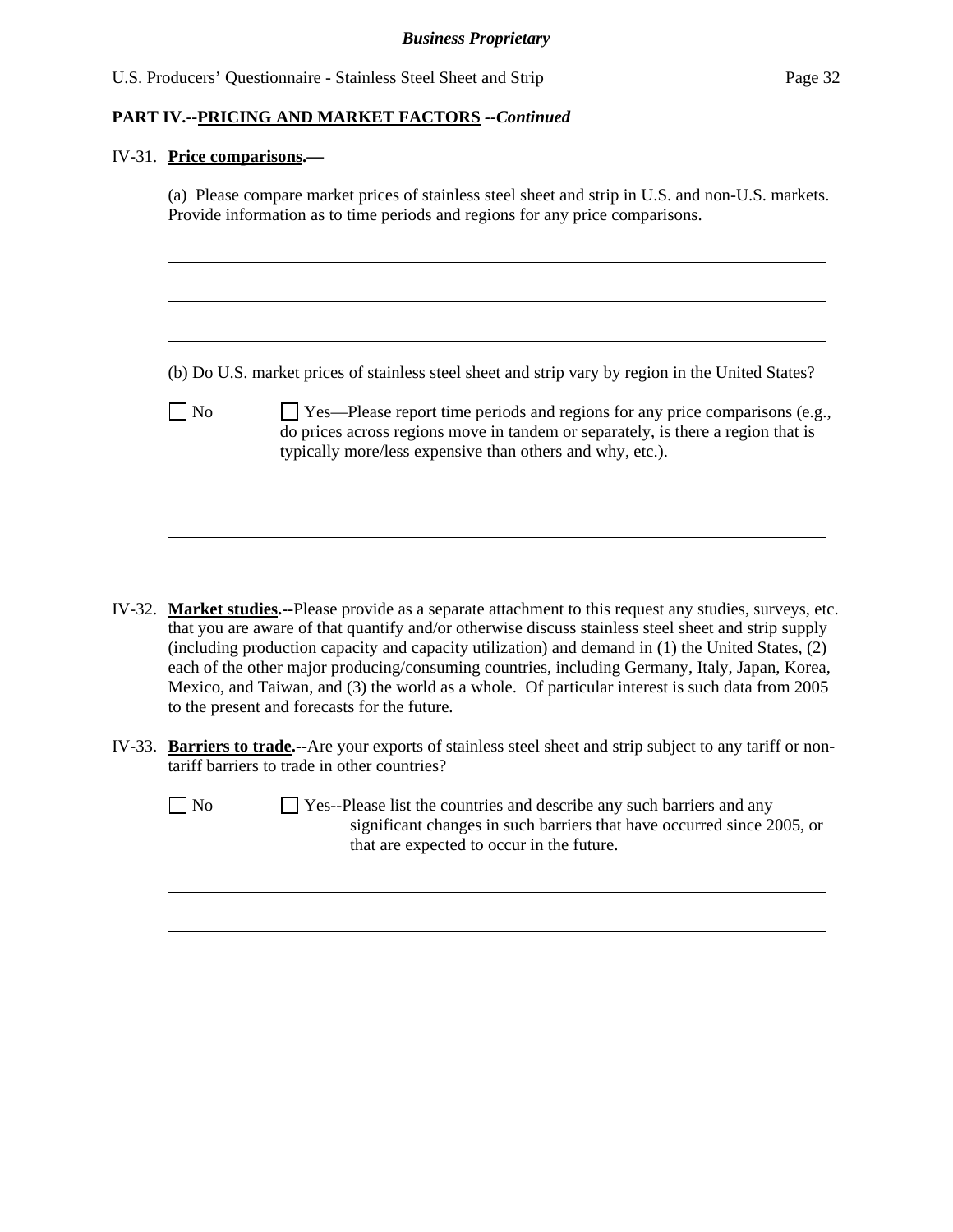IV-34. **Interchangeability.--**Is stainless steel sheet and strip produced in the United States and in other countries interchangeable (*i.e.*, can they physically be used in the same applications)? Please indicate below, using "A" to indicate that the products from a specified country-pair are *always* interchangeable, "F" to indicate that the products are *frequently* interchangeable, "S" to indicate that the products are *sometimes* interchangeable, "N" to indicate that the products are *never* interchangeable, and "0" to indicate *no familiarity* with products from a specified country-pair.<sup>1</sup>

| Country-pair                                                                                                                                                                          | Germany | Italy | Japan | Korea | Mexico | Taiwan | Other<br>countries |  |
|---------------------------------------------------------------------------------------------------------------------------------------------------------------------------------------|---------|-------|-------|-------|--------|--------|--------------------|--|
| <b>United States</b>                                                                                                                                                                  |         |       |       |       |        |        |                    |  |
| Germany                                                                                                                                                                               |         |       |       |       |        |        |                    |  |
| Italy                                                                                                                                                                                 |         |       |       |       |        |        |                    |  |
| Japan                                                                                                                                                                                 |         |       |       |       |        |        |                    |  |
| Korea                                                                                                                                                                                 |         |       |       |       |        |        |                    |  |
| Mexico                                                                                                                                                                                |         |       |       |       |        |        |                    |  |
| Taiwan                                                                                                                                                                                |         |       |       |       |        |        |                    |  |
| For any country-pair producing stainless steel sheet and strip which is sometimes or never<br>interchangeable, please explain the factors that limit or preclude interchangeable use: |         |       |       |       |        |        |                    |  |
|                                                                                                                                                                                       |         |       |       |       |        |        |                    |  |